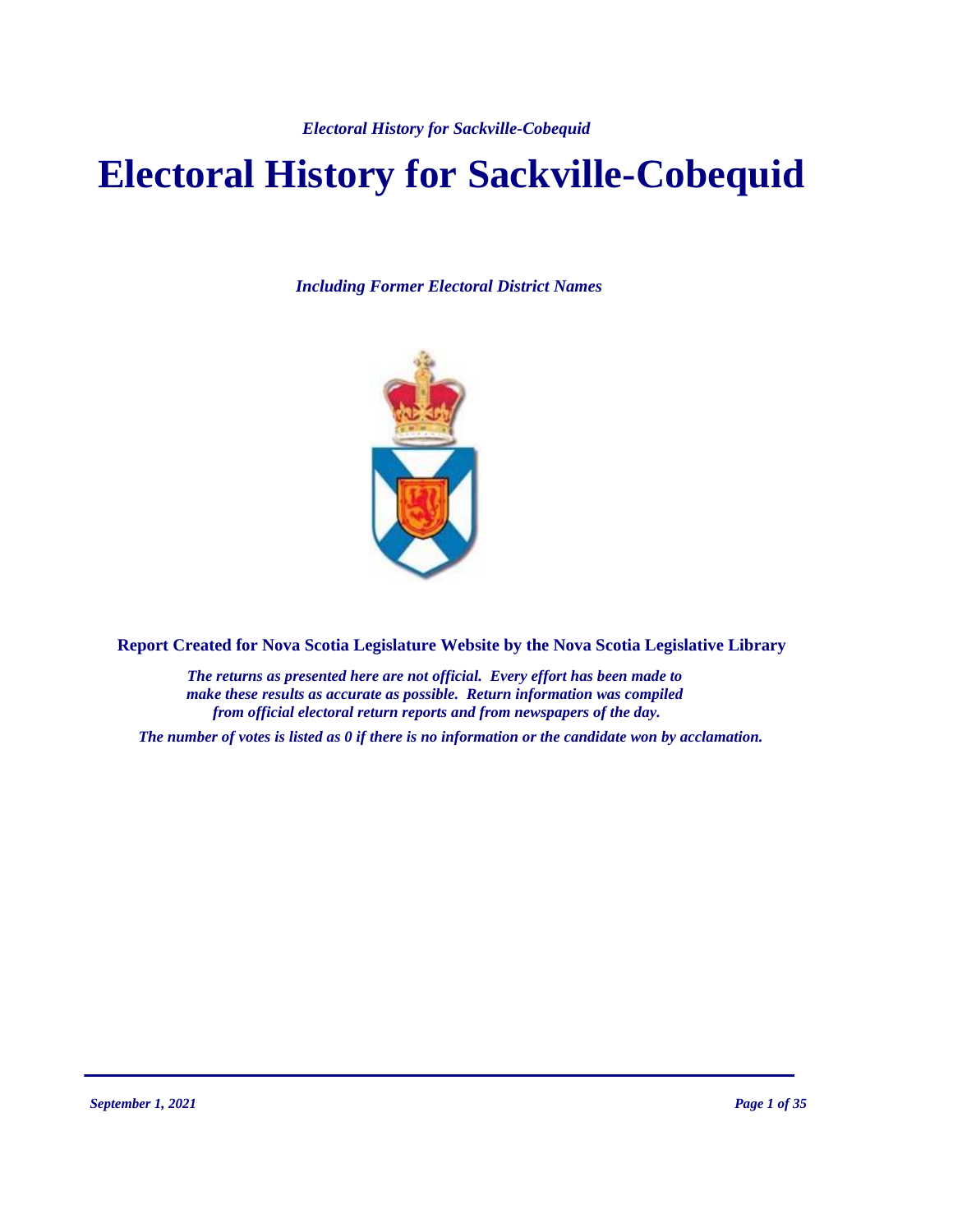# *Sackville-Cobequid*

*Based on the recommendations of the 1992 Electoral Boundaries Commission report, Sackville was renamed Sackville-Cobequid. It gained the Lakeview area from Bedford-Musquodoboit Valley, and lost an area north of Beaverbank Road to the new district of Sackville-Beaver Bank.*

*In 2003, minor changes were made to its northern boundary along Second Lake (SNS, 2002, c. 34).*

*In 2013, following the recommendations of the 2012 Electoral Boundaries Commission, this district lost a small area along its northwestern edge to the new constituency of Sackville-Beaver Bank.*

| <b>Member Elected</b>                  | <b>Election Date</b>     | <b>Party Elected</b>            |
|----------------------------------------|--------------------------|---------------------------------|
| <b>Craig, Stephen Allen</b><br>(Steve) | 17-Aug-2021              | <b>Progressive Conservative</b> |
|                                        | (849)<br>Majority:       |                                 |
| <b>Candidate</b>                       | Party                    | <b>Votes</b>                    |
| Craig, Steve                           | Progressive Conservative | 3426                            |
| Fawtrhop, Lara                         | New Democratic Party     | 2577                            |
| LeRoy, Mary                            | Liberal                  | 1701                            |
| Dawson, lan                            | <b>Green Party</b>       | 203                             |

# **Craig, Stephen Allen (Steve)**

# **18-Jun-2019 (By-election) Progressive Conservative**

| <i>Candidate</i> | <b>Party</b>                    | <b>Votes</b> |
|------------------|---------------------------------|--------------|
| Craig, Steve     | <b>Progressive Conservative</b> | 2655         |
| Fawthrop, Lara   | New Democratic Party            | 2472         |
| Hindlet, Michel  | Liberal                         | 658          |
| Edmonds, Anthony | <b>Green Party</b>              | 488          |
| Boyd, David F.   | Atlantica                       | 43           |

# *Candidate Party Votes* **Wilson, David Allan 30-May-2017 New Democratic Party** *Majority:* (1427) Wilson, David Allan New Democratic Party 3465 Hindlet, Michel Liberal 2038 Giannakos, John Progressive Conservative 1991 Montgomery, Tanner **Communist Creen Party** 262

Morgan, Cathy **Atlantica Cathy Atlantica Cathy Atlantica Cathy Cathy Cathy Cathy Cathy Cathy Cathy Cathy Cathy Cathy Cathy Cathy Cathy Cathy Cathy Cathy Cathy Cathy Cathy Cat**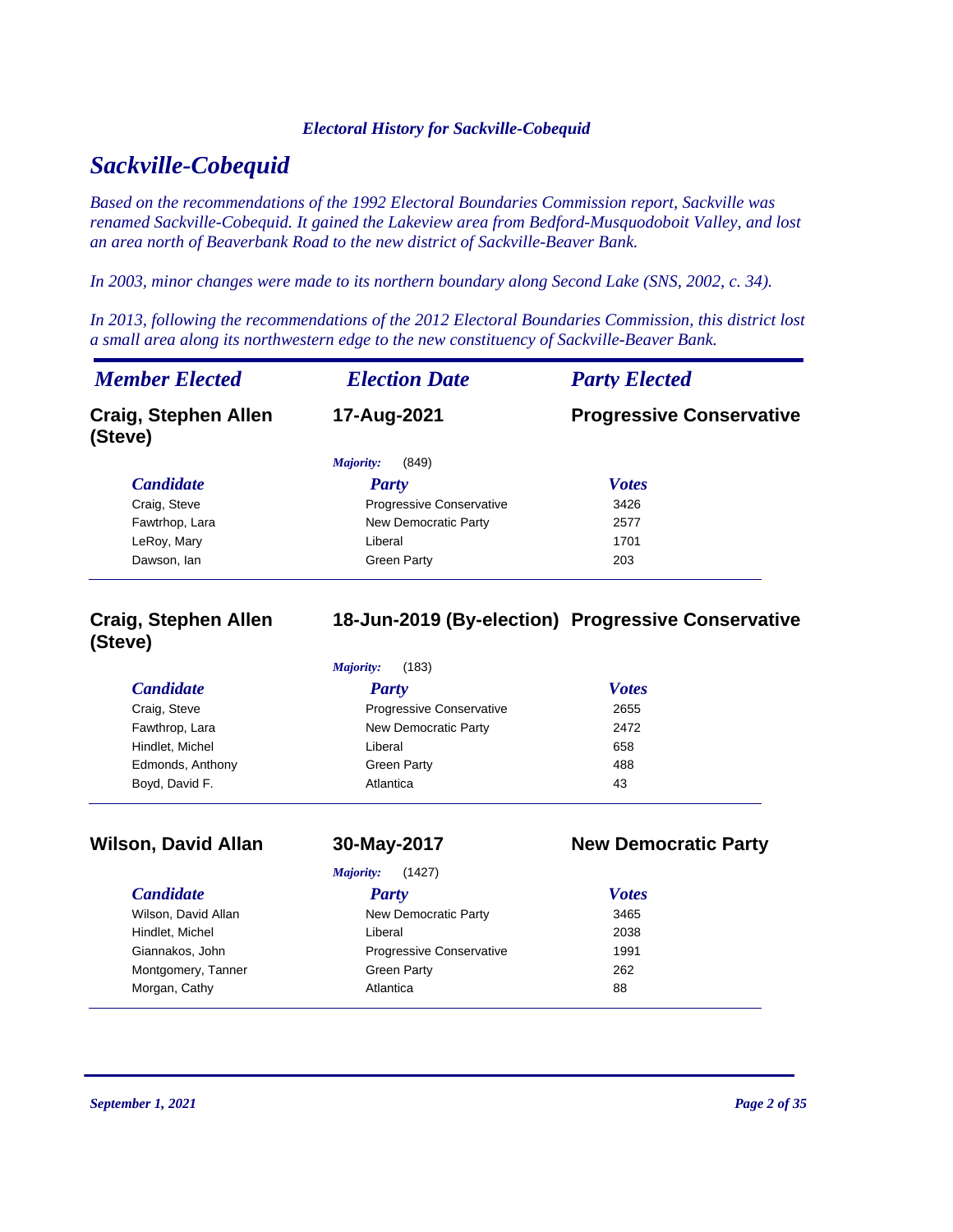| <b>Wilson, David Allan</b> | 08-Oct-2013                     | <b>New Democratic Party</b> |
|----------------------------|---------------------------------|-----------------------------|
|                            | (85)<br>Majority:               |                             |
| <b>Candidate</b>           | Party                           | <b>Votes</b>                |
| Wilson, David Allan        | New Democratic Party            | 2983                        |
| Cameron, Graham            | Liberal                         | 2898                        |
| Mac Isaac, Peter           | <b>Progressive Conservative</b> | 1651                        |
| Percy, John H.             | Green Party                     | 227                         |

# **Wilson, David Allan 09-Jun-2009 New Democratic Party**

|                     | (3572)<br>Majority:             |              |  |
|---------------------|---------------------------------|--------------|--|
| <i>Candidate</i>    | Party                           | <b>Votes</b> |  |
| Wilson, David Allan | New Democratic Party            | 5120         |  |
| Hemming, Scott      | Liberal                         | 1548         |  |
| Alexander, Jessica  | <b>Progressive Conservative</b> | 976          |  |
| Charles, lan        | Green Party                     | 192          |  |

| <b>Candidate</b>    |  |  |
|---------------------|--|--|
| Wilson, David Allan |  |  |
| Craig, Steve        |  |  |
| Major, David        |  |  |
| Nicolson, Elizabeth |  |  |

| <b>Candidate</b>      |
|-----------------------|
| Wilson, David Allan   |
| Glannakos, John       |
| Harvey, Bob           |
| Patriquen, Michael D. |

# **Wilson, David Allan 13-Jun-2006 New Democratic Party**

|                     | (1978)<br>Majority:      |              |
|---------------------|--------------------------|--------------|
| <b>Candidate</b>    | Party                    | <b>Votes</b> |
| Wilson, David Allan | New Democratic Party     | 4475         |
| Craig, Steve        | Progressive Conservative | 2499         |
| Major, David        | Liberal                  | 1055         |
| Nicolson, Elizabeth | Green Party              | 184          |

# **Wilson, David Allan 05-Aug-2003 New Democratic Party**

*Majority:* (1455)

| <b>Candidate</b>      | Party                           | <b>Votes</b> |  |
|-----------------------|---------------------------------|--------------|--|
| Wilson, David Allan   | New Democratic Party            | 3881         |  |
| Glannakos, John       | <b>Progressive Conservative</b> | 2426         |  |
| Harvey, Bob           | Liberal                         | 2147         |  |
| Patriquen, Michael D. | Marijuana Party                 | 97           |  |

*Majority:* (2347)

# **Holm, John Edgar 27-Jul-1999 New Democratic Party**

| <b>Candidate</b> | Party                           | <b>Votes</b> |  |
|------------------|---------------------------------|--------------|--|
| Holm, John Edgar | New Democratic Party            | 4787         |  |
| Marshall, Wade   | <b>Progressive Conservative</b> | 2440         |  |
| Perkins, Kevin   | Liberal                         | 1235         |  |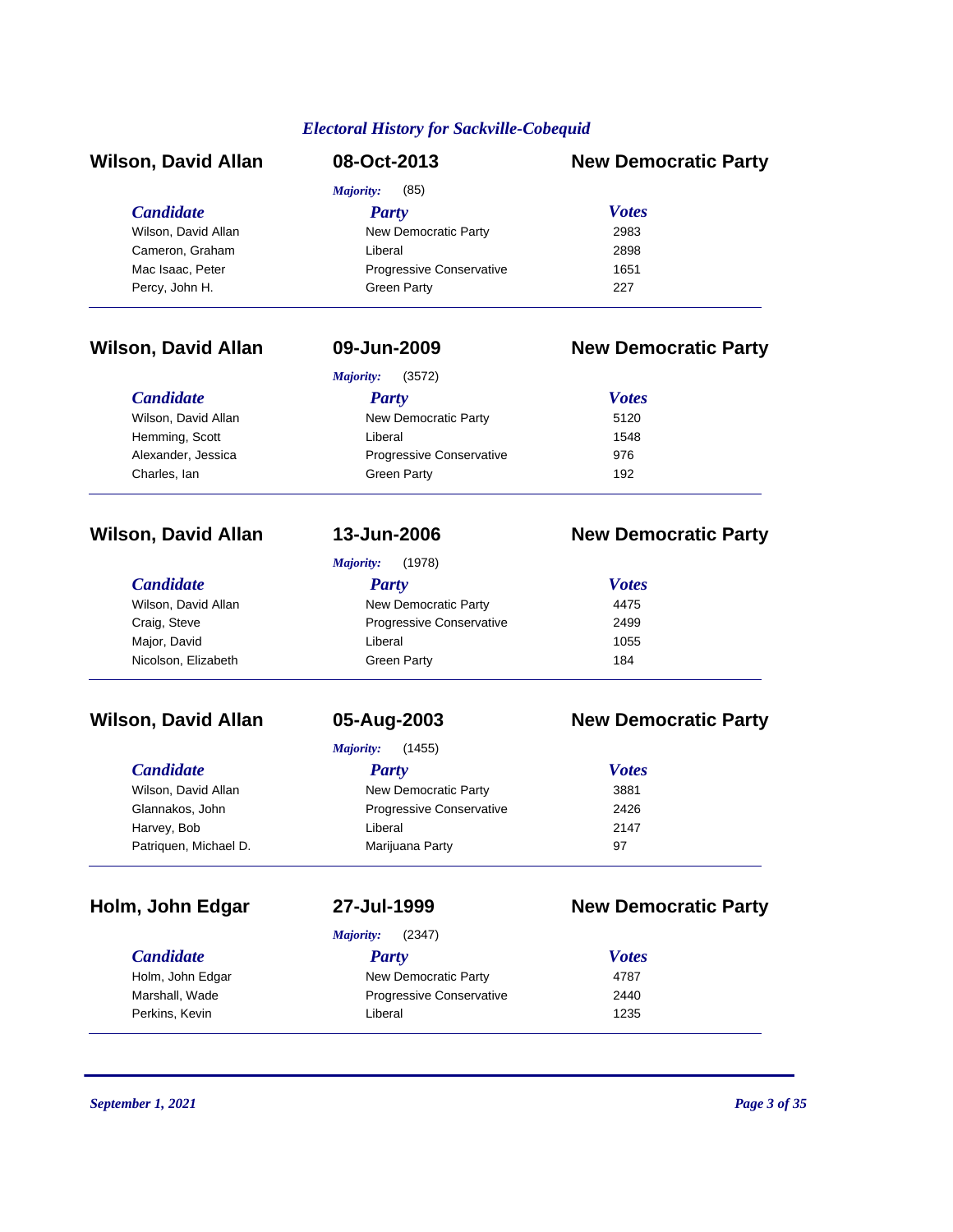| <b>New Democratic Party</b>             |
|-----------------------------------------|
| (3778)                                  |
| <b>Votes</b>                            |
| New Democratic Party<br>5909            |
| 2131                                    |
| <b>Progressive Conservative</b><br>1383 |
|                                         |

# **Holm, John Edgar 25-May-1993 New Democratic Party**

| <b>Candidate</b>  | Party                           | <b>Votes</b> |
|-------------------|---------------------------------|--------------|
| Holm, John Edgar  | New Democratic Party            | 5044         |
| Boutilier, Don    | Liberal                         | 3159         |
| Mansfield, George | <b>Progressive Conservative</b> | 2313         |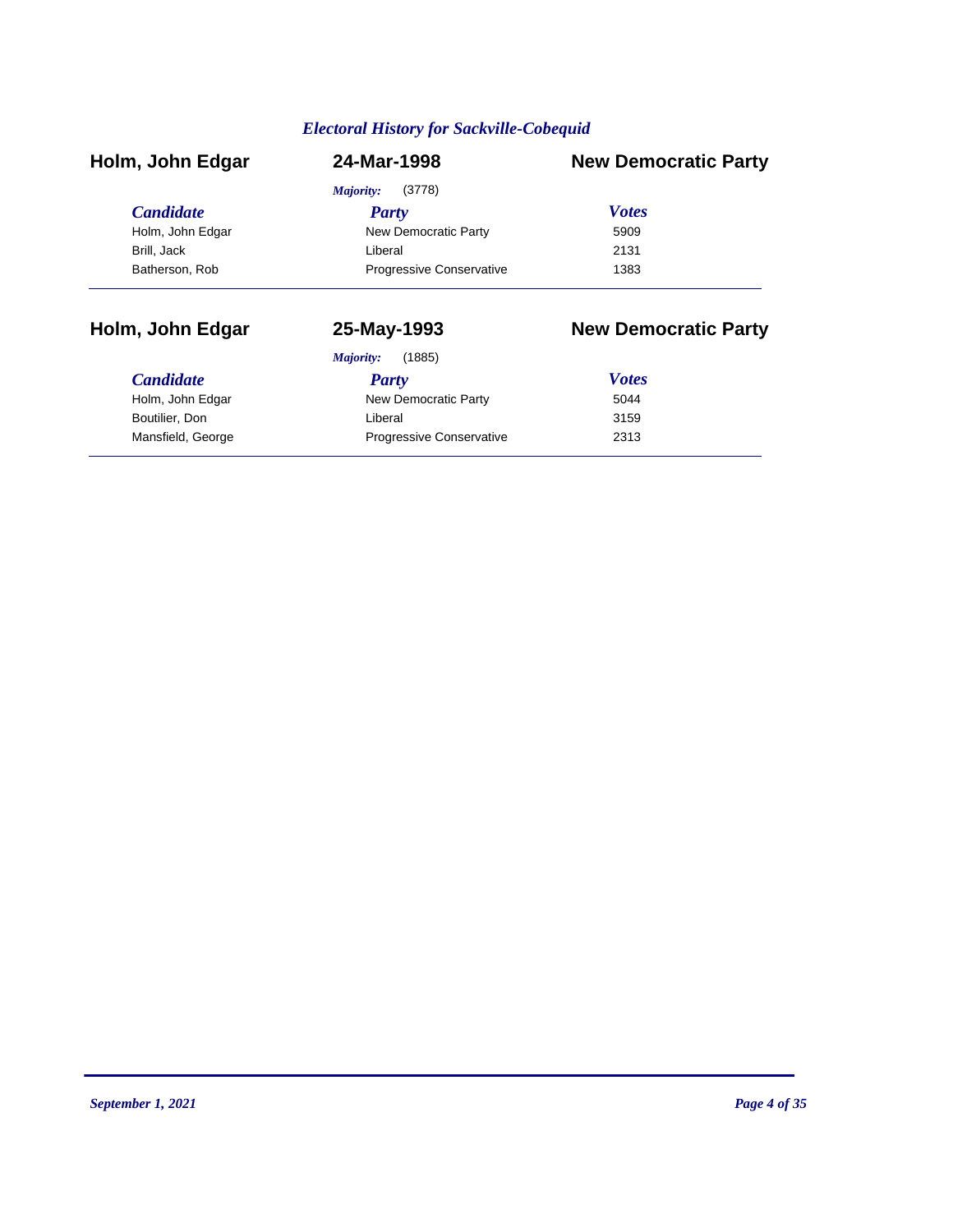*Electoral History for Sackville* 

# **Electoral History for Sackville**

*Including Former Electoral District Names*



**Report Created for Nova Scotia Legislature Website by the Nova Scotia Legislative Library**

*The returns as presented here are not official. Every effort has been made to make these results as accurate as possible. Return information was compiled from official electoral return reports and from newspapers of the day.*

*The number of votes is listed as 0 if there is no information or the candidate won by acclamation.*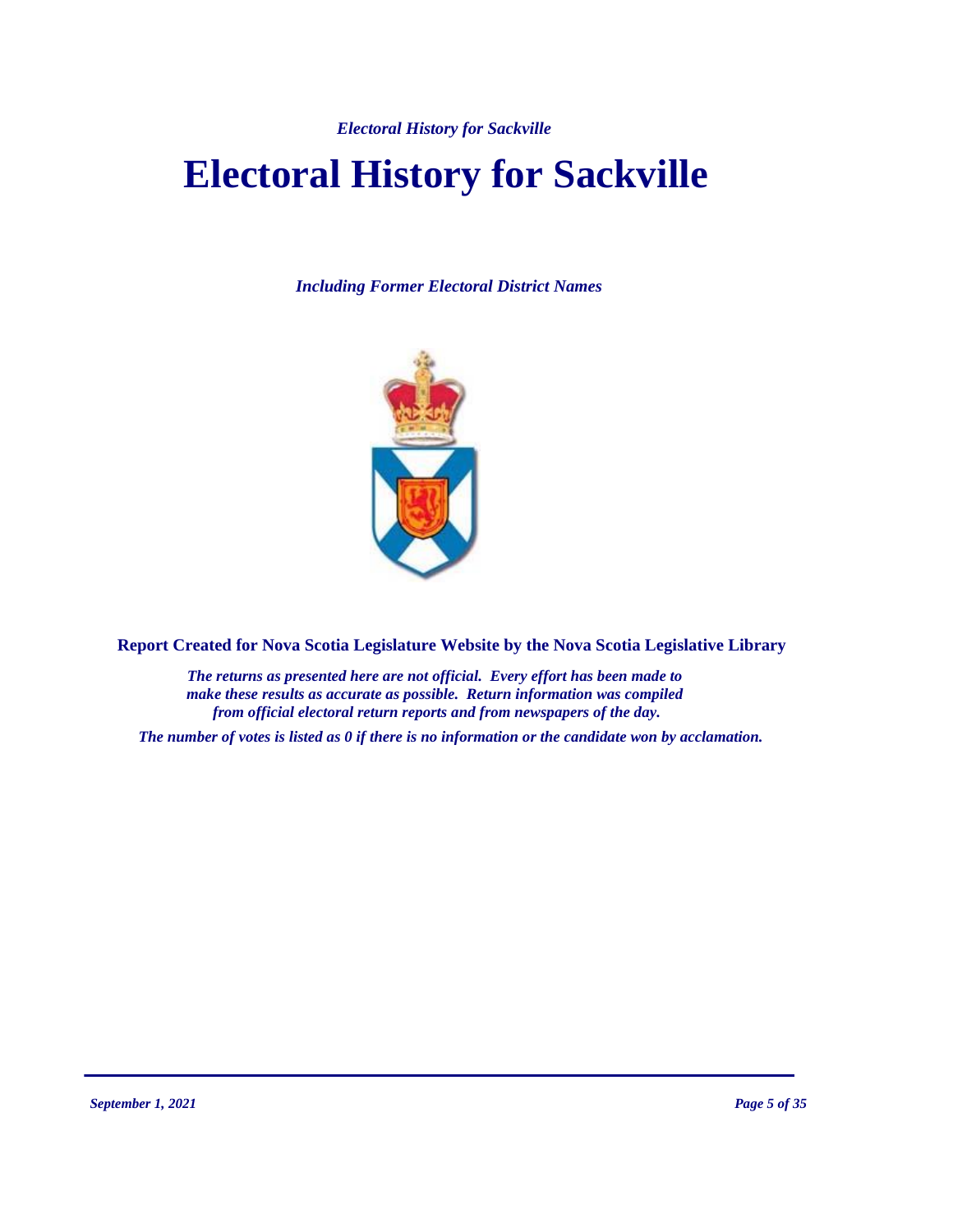### *Electoral History for Sackville*

# *Sackville*

*In 1978, the large riding of Halifax Cobequid was divided into the ridings: Sackville, Halifax-Bedford Basin, Bedford-Musquodoboit Valley, and Cole Harbour.*

*Based on the recommendations of the 1992 Electoral Boundaries Report, Sackville was renamed Sackville-Cobequid.*

| <b>Member Elected</b>  | <b>Election Date</b>            | <b>Party Elected</b>            |  |
|------------------------|---------------------------------|---------------------------------|--|
| Holm, John Edgar       | 06-Sep-1988                     | <b>New Democratic Party</b>     |  |
|                        | Majority:<br>(614)              |                                 |  |
| <b>Candidate</b>       | <b>Party</b>                    | <b>Votes</b>                    |  |
| Holm, John Edgar       | New Democratic Party            | 5430                            |  |
| Stephen, Bruce         | Liberal                         | 4816                            |  |
| Grace, Dave            | Progressive Conservative        | 4774                            |  |
| Holm, John Edgar       | 06-Nov-1984                     | <b>New Democratic Party</b>     |  |
|                        | Majority:<br>(792)              |                                 |  |
| <b>Candidate</b>       | <b>Party</b>                    | <b>Votes</b>                    |  |
| Holm, John Edgar       | New Democratic Party            | 4555                            |  |
| MacDonald, William     | Liberal                         | 3763                            |  |
| MacKay, Malcolm        | <b>Progressive Conservative</b> | 2997                            |  |
| MacKay, Malcolm        | 06-Oct-1981                     | <b>Progressive Conservative</b> |  |
|                        | Majority:<br>(1209)             |                                 |  |
| <b>Candidate</b>       | <b>Party</b>                    | <b>Votes</b>                    |  |
| MacKay, Malcolm        | Progressive Conservative        | 4687                            |  |
| MacKay, Murdoch        | Liberal                         | 3478                            |  |
| Holm, John Edgar       | New Democratic Party            | 2849                            |  |
| <b>MacKay, Malcolm</b> | 19-Sep-1978                     | <b>Progressive Conservative</b> |  |
|                        | Majority:<br>(1693)             |                                 |  |
| <b>Candidate</b>       | <b>Party</b>                    | <b>Votes</b>                    |  |
| MacKay, Malcolm        | Progressive Conservative        | 5247                            |  |
| Doucet, George Raymond | Liberal                         | 3554                            |  |
| MacDonald, Douglas     | New Democratic Party            | 990                             |  |
| Morgan, Evan           | Independent                     | 519                             |  |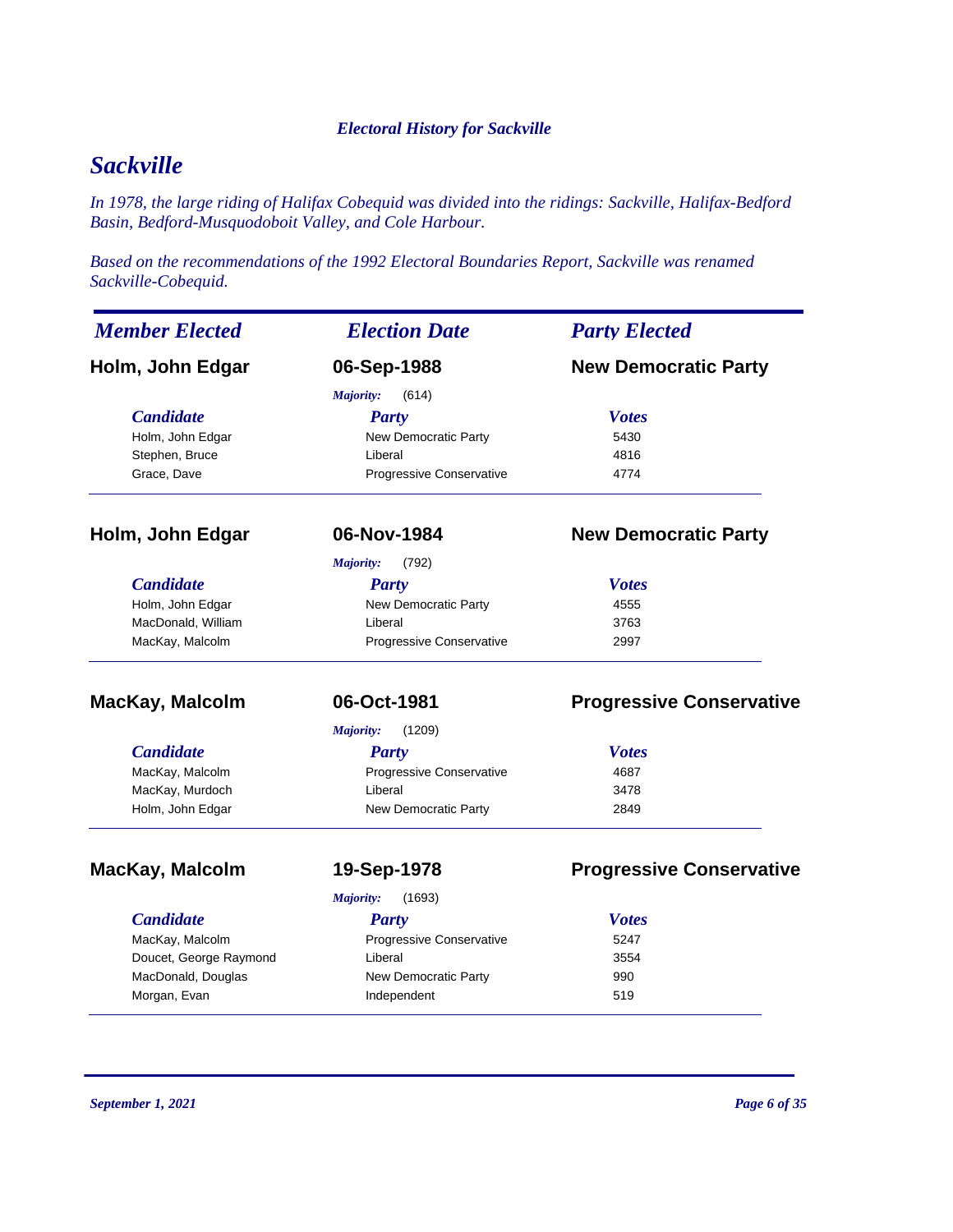*Electoral History for Halifax Cobequid*

# **Electoral History for Halifax Cobequid**

*Including Former Electoral District Names*



**Report Created for Nova Scotia Legislature Website by the Nova Scotia Legislative Library**

*The returns as presented here are not official. Every effort has been made to make these results as accurate as possible. Return information was compiled from official electoral return reports and from newspapers of the day.*

*The number of votes is listed as 0 if there is no information or the candidate won by acclamation.*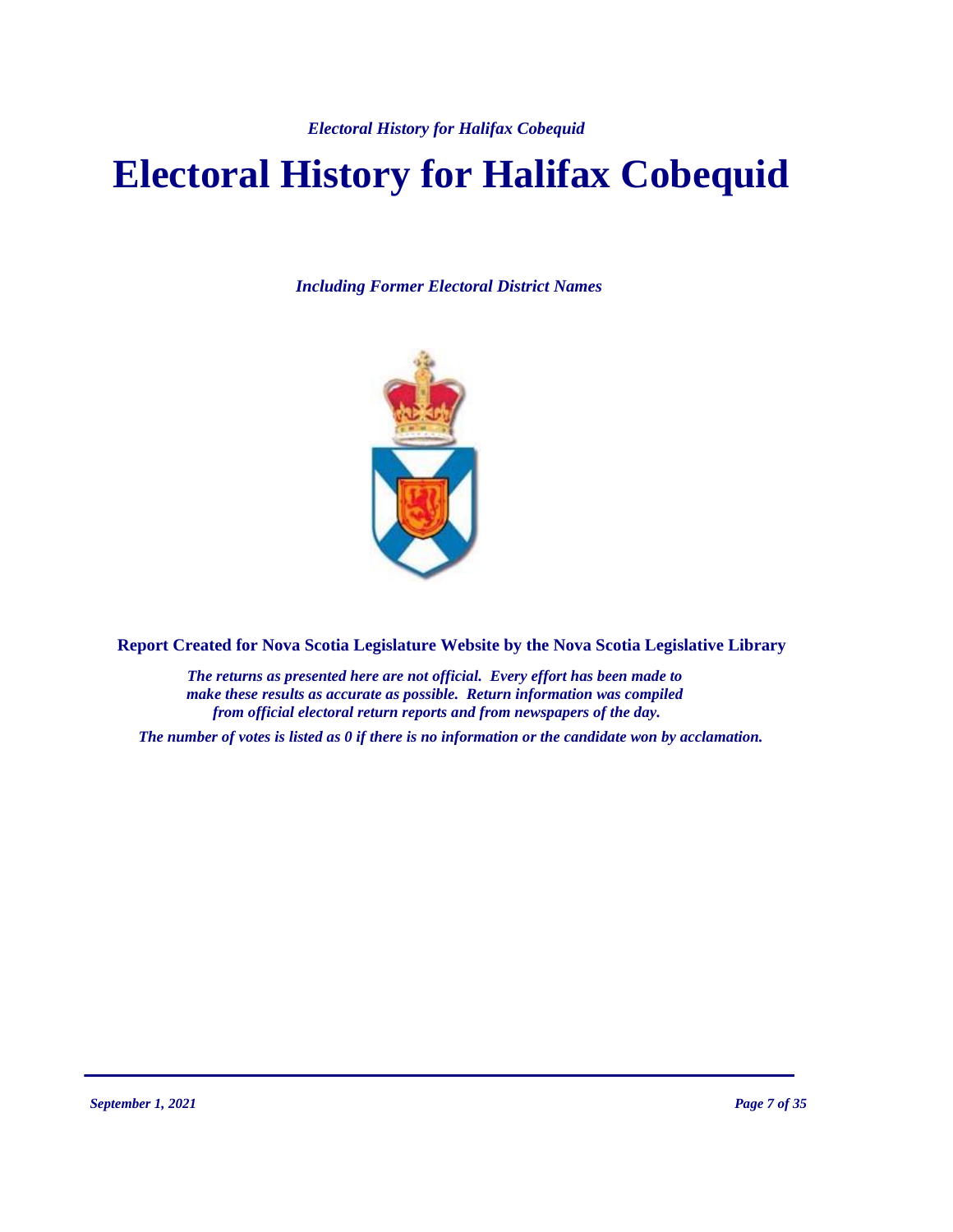# *Electoral History for Halifax Cobequid*

# *Halifax Cobequid*

*In 1967, the electoral district named Halifax County North West was renamed Halifax Cobequid (SNS 1966, c. 34, s2 i ).*

*In 1978, the large riding of Halifax Cobequid was divided up into the ridings: Sackville, Halifax-Bedford Basin, Bedford-Musquodoboit Valley, and Cole Harbour.*

| <b>Member Elected</b>                              | <b>Election Date</b>     | <b>Party Elected</b>            |  |
|----------------------------------------------------|--------------------------|---------------------------------|--|
| Doucet, George Raymond 02-Apr-1974<br>(Gerry)      |                          | Liberal                         |  |
|                                                    | (1813)<br>Majority:      |                                 |  |
| <b>Candidate</b>                                   | Party                    | <b>Votes</b>                    |  |
| Doucet, George Raymond                             | Liberal                  | 8691                            |  |
| Hudson, Silvia                                     | Progressive Conservative | 6878                            |  |
| Cann, George C.                                    | New Democratic Party     | 1964                            |  |
| <b>Riley, George Stuart</b>                        | 13-Oct-1970              | Liberal                         |  |
|                                                    | (1026)<br>Majority:      |                                 |  |
| <b>Candidate</b>                                   | <b>Party</b>             | <b>Votes</b>                    |  |
| Riley, George Stuart                               | Liberal                  | 6453                            |  |
| Fitzgerald, Gordon Howard                          | Progressive Conservative | 5427                            |  |
| Dombrowski, Bruno                                  | New Democratic Party     | 833                             |  |
| <b>Fitzgerald, Gordon</b><br><b>Howard (Paddy)</b> | 30-May-1967              | <b>Progressive Conservative</b> |  |
|                                                    | (320)<br>Majority:       |                                 |  |
| <b>Candidate</b>                                   | Party                    | <b>Votes</b>                    |  |
| Fitzgerald, Gordon Howard                          | Progressive Conservative | 5463                            |  |
| Cruickshank, John F.                               | Liberal                  | 5143                            |  |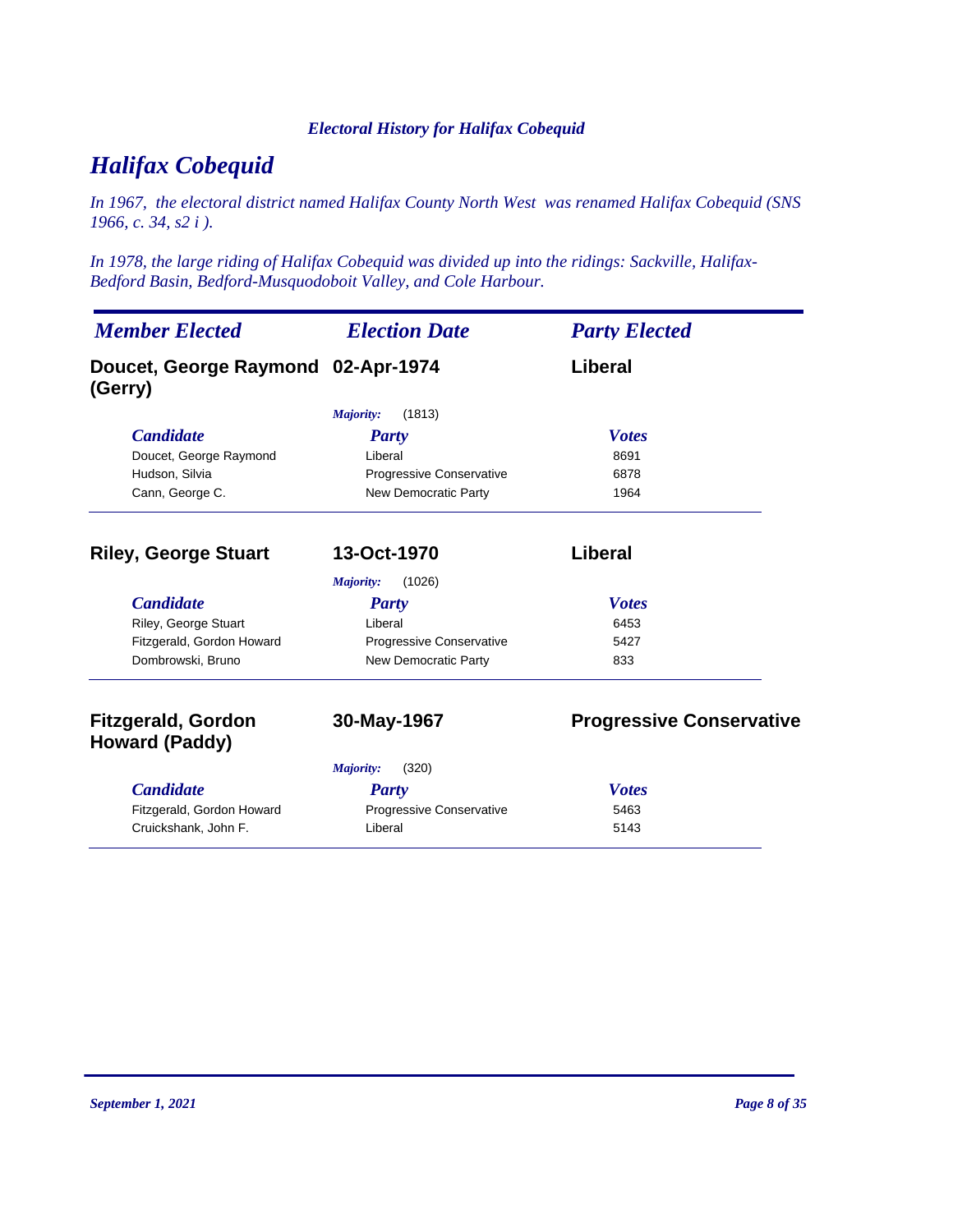# **Electoral History for Halifax Northwest**

*Including Former Electoral District Names*



**Report Created for Nova Scotia Legislature Website by the Nova Scotia Legislative Library**

*The returns as presented here are not official. Every effort has been made to make these results as accurate as possible. Return information was compiled from official electoral return reports and from newspapers of the day.*

*The number of votes is listed as 0 if there is no information or the candidate won by acclamation.*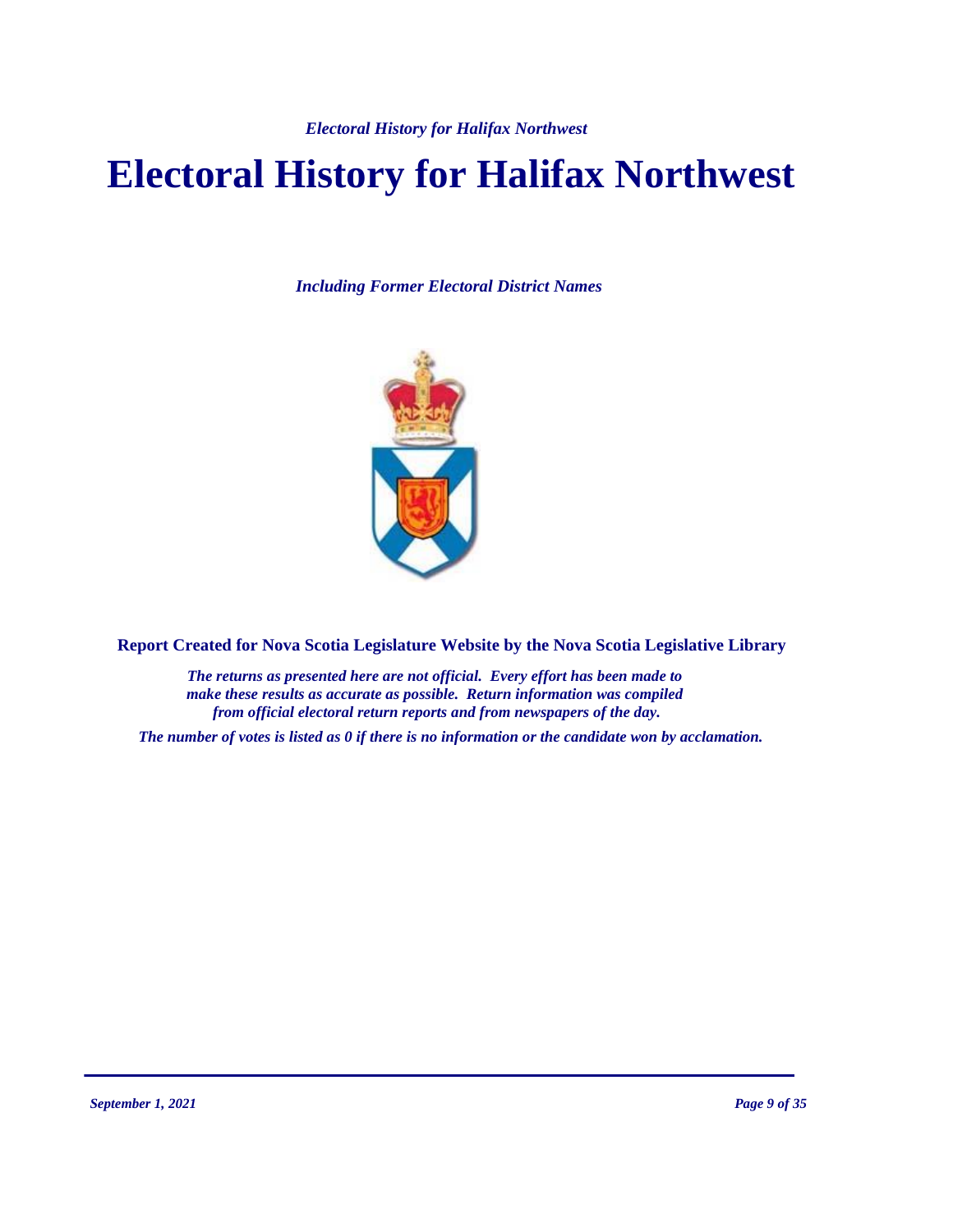# *Halifax Northwest*

*Chapter 27 of the Statutes of Nova Scotia for 1955 created the district of Halifax Northwest, consisting of that portion of the County of Halifax contained in polling districts 8, 23, 24, 25, 26, and 27. These districts were formerly part of Halifax West.*

*In 1967, Halifax Northwest, which had been renamed Halifax County North West (SNS 1966, c. 34, 2 i ), was renamed Halifax Cobequid. (SNS 1967, c. 46,s. 2(9))*

| <b>Member Elected</b>                              | <b>Election Date</b>                         | <b>Party Elected</b>            |
|----------------------------------------------------|----------------------------------------------|---------------------------------|
| <b>Fitzgerald, Gordon</b><br><b>Howard (Paddy)</b> | 08-Oct-1963                                  | <b>Progressive Conservative</b> |
|                                                    | (1532)<br>Majority:                          |                                 |
| <b>Candidate</b>                                   | <b>Party</b>                                 | <b>Votes</b>                    |
| Fitzgerald, Gordon Howard                          | Progressive Conservative                     | 5559                            |
| Burris, George D.                                  | I iberal                                     | 4027                            |
| Guptil, Gerald A.                                  | New Democratic Party                         | 329                             |
| <b>Fitzgerald, Gordon</b><br><b>Howard (Paddy)</b> | 07-Jun-1960                                  | <b>Progressive Conservative</b> |
|                                                    | (27)<br>Majority:                            |                                 |
| <b>Candidate</b>                                   | <b>Party</b>                                 | <b>Votes</b>                    |
| Fitzgerald, Gordon Howard                          | Progressive Conservative                     | 4209                            |
| Fielding, Ronald Manning                           | Liberal                                      | 4182                            |
| Wilson, Lloyd C.                                   | CCF (Cooperative Commonwealth<br>Federation) | 650                             |

# **Fielding, Ronald Manning 30-Oct-1956 Liberal**

| (190)<br>Majority:       |                                                      |              |
|--------------------------|------------------------------------------------------|--------------|
| <i>Candidate</i>         | Party                                                | <b>Votes</b> |
| Fielding, Ronald Manning | Liberal                                              | 3763         |
| Haverstock, Samuel E.    | <b>Progressive Conservative</b>                      | 3573         |
| Wilson, Lloyd C.         | <b>CCF (Cooperative Commonwealth)</b><br>Federation) | 130          |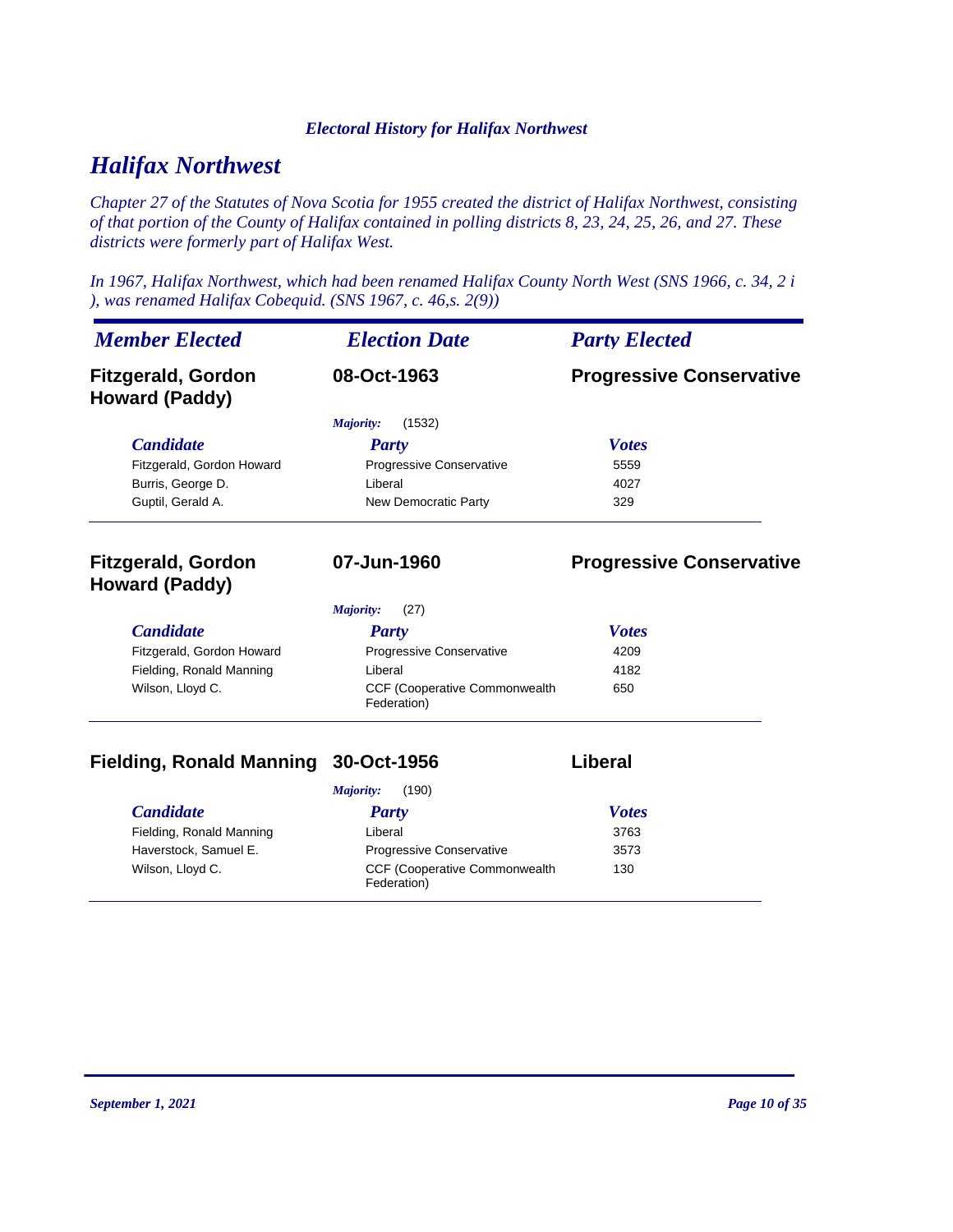# **Electoral History for Halifax West**

*Including Former Electoral District Names*



**Report Created for Nova Scotia Legislature Website by the Nova Scotia Legislative Library**

*The returns as presented here are not official. Every effort has been made to make these results as accurate as possible. Return information was compiled from official electoral return reports and from newspapers of the day.*

*The number of votes is listed as 0 if there is no information or the candidate won by acclamation.*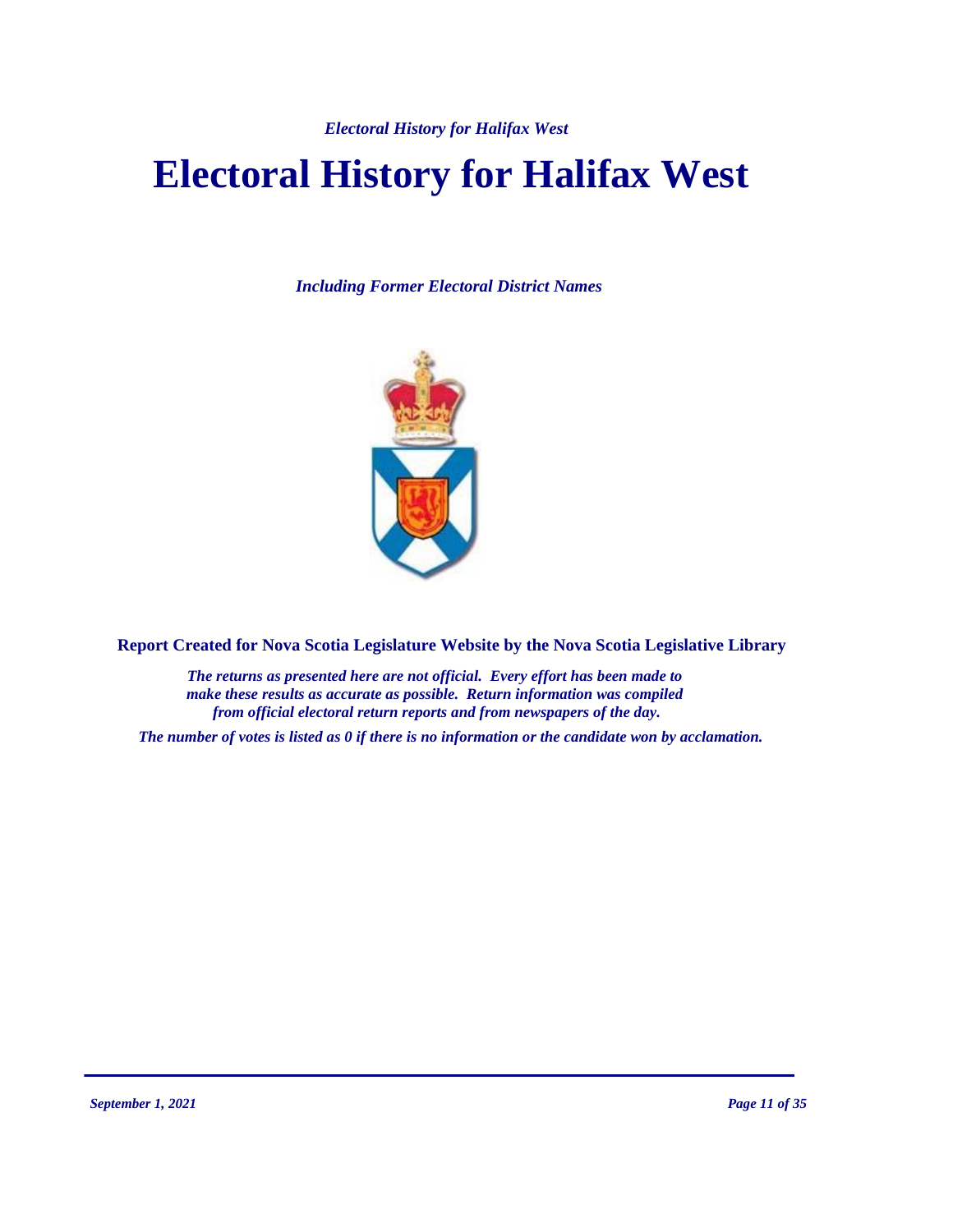# *Halifax West*

*Chapter 19 of the Statutes of Nova Scotia for 1932 divided the County of Halifax into five electoral districts: Halifax South, Halifax Centre, Halifax North, Halifax West, and Halifax East.*

*Chapter 27 of the Statutes of Nova Scotia for 1955 divided Halifax West into Halifax West and Halifax Northwest.*

*Chapter 34 of the Statues of Nova Scotia for 1966 renamed the district Halifax County West. It was subsequently renamed Halifax St. Margaret's in 1967.*

| <b>Member Elected</b>                      | <b>Election Date</b>                         | <b>Party Elected</b>            |
|--------------------------------------------|----------------------------------------------|---------------------------------|
| <b>McNeil, Douglas Charles</b><br>(Dugger) | 08-Oct-1963                                  | <b>Progressive Conservative</b> |
|                                            | (2666)<br>Majority:                          |                                 |
| <b>Candidate</b>                           | Party                                        | <b>Votes</b>                    |
| McNeil, Douglas Charles                    | Progressive Conservative                     | 8792                            |
| Reardon, Charles Henry                     | Liberal                                      | 6126                            |
| Martell, Harold J.                         | New Democratic Party                         | 506                             |
| <b>Reardon, Charles Henry</b>              | 07-Jun-1960                                  | Liberal                         |
|                                            | (241)<br>Majority:                           |                                 |
| <b>Candidate</b>                           | <b>Party</b>                                 | <b>Votes</b>                    |
| Reardon, Charles Henry                     | Liberal                                      | 6925                            |
| McNeil, Douglas Charles                    | Progressive Conservative                     | 6684                            |
| Martell, Harold J.                         | CCF (Cooperative Commonwealth<br>Federation) | 1225                            |
| <b>Reardon, Charles Henry</b>              | 30-Oct-1956                                  | Liberal                         |
|                                            | Majority:<br>(244)                           |                                 |
| <b>Candidate</b>                           | Party                                        | <b>Votes</b>                    |
| Reardon, Charles Henry                     | Liberal                                      | 6119                            |
| Dalton, William J.                         | Progressive Conservative                     | 5875                            |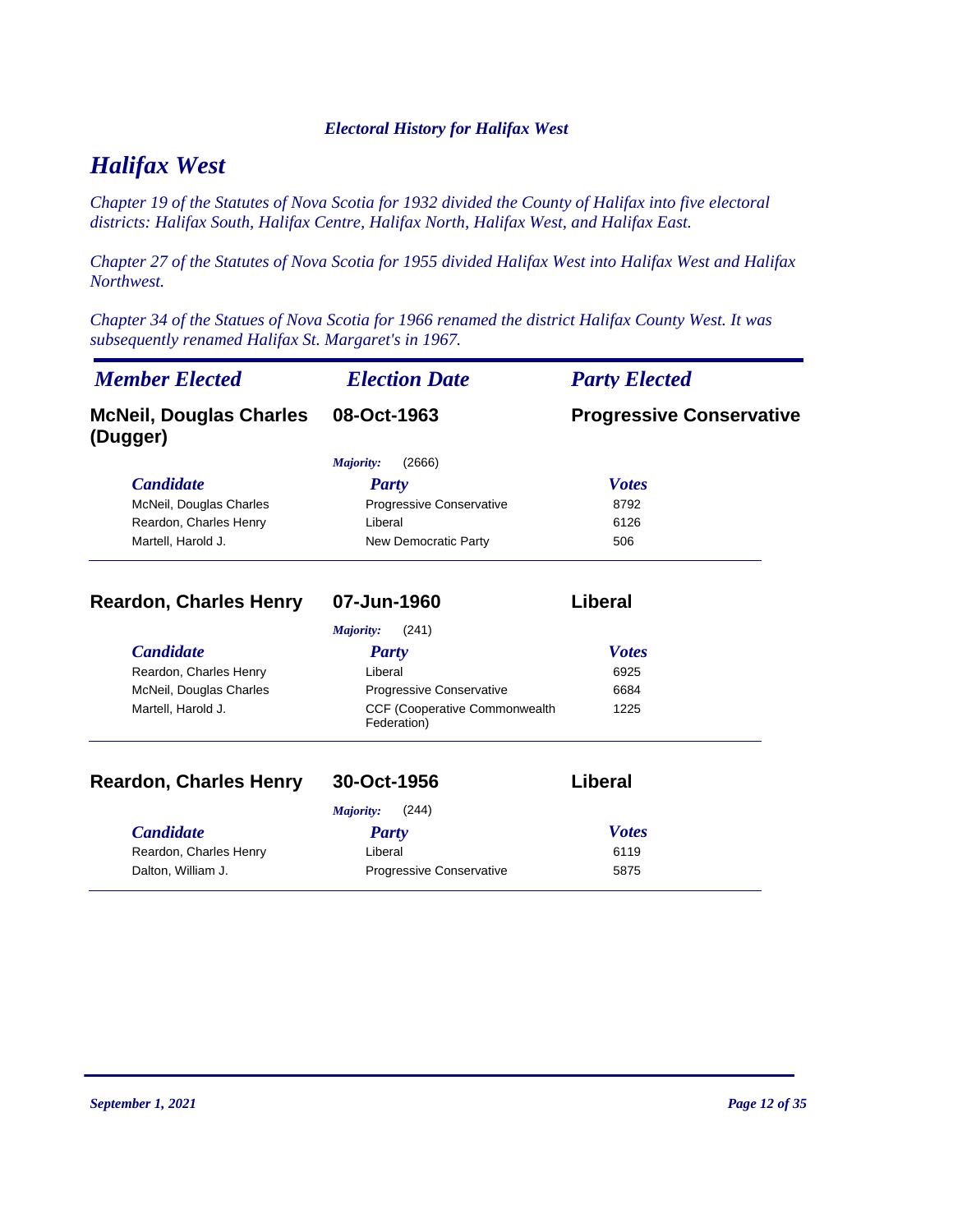| Fielding, Ronald Manning 26-May-1953 |                                                      | Liberal      |
|--------------------------------------|------------------------------------------------------|--------------|
|                                      | (1134)<br>Majority:                                  |              |
| <i>Candidate</i>                     | Party                                                | <b>Votes</b> |
| Fielding, Ronald Manning             | Liberal                                              | 8061         |
| Haverstock, Earl                     | <b>Progressive Conservative</b>                      | 6927         |
| Wilson, Lloyd C.                     | <b>CCF (Cooperative Commonwealth)</b><br>Federation) | 723          |

# **Fielding, Ronald Manning 09-Jun-1949 Liberal**

| (2993)<br>Majority:      |                                                      |              |
|--------------------------|------------------------------------------------------|--------------|
| <i>Candidate</i>         | Party                                                | <b>Votes</b> |
| Fielding, Ronald Manning | Liberal                                              | 6788         |
| Walker, Malcolm Edgbert  | <b>Progressive Conservative</b>                      | 3795         |
| Young, Fred              | <b>CCF (Cooperative Commonwealth)</b><br>Federation) | 3027         |

# **Fielding, Ronald Manning 23-Oct-1945 Liberal**

| (2211)<br>Majority:      |                                                      |              |  |
|--------------------------|------------------------------------------------------|--------------|--|
| <i>Candidate</i>         | Party                                                | <b>Votes</b> |  |
| Fielding, Ronald Manning | Liberal                                              | 4997         |  |
| Walker, Malcolm Edgbert  | <b>Progressive Conservative</b>                      | 2786         |  |
| Young, Fred              | <b>CCF (Cooperative Commonwealth)</b><br>Federation) | 2392         |  |

# **Fielding, Ronald Manning 28-Oct-1941 Liberally**

|  | <b>∟ıberal</b> |
|--|----------------|
|--|----------------|

|                          | (1279)<br>Majority:             |              |
|--------------------------|---------------------------------|--------------|
| <i>Candidate</i>         | Party                           | <b>Votes</b> |
| Fielding, Ronald Manning | Liberal                         | 4459         |
| Roper, John Shenstoneg   | <b>Progressive Conservative</b> | 3180         |

| Hagen, George E.                                     | 28-Oct-1940 (By-election) Liberal |              |
|------------------------------------------------------|-----------------------------------|--------------|
|                                                      | (Acclamation)<br>Maiority:        |              |
| <b>Candidate</b>                                     | Party                             | <b>Votes</b> |
| Hagen, George E.                                     | Liberal                           | 0            |
| Hagen won by acclamation. He died November 11, 1940. |                                   |              |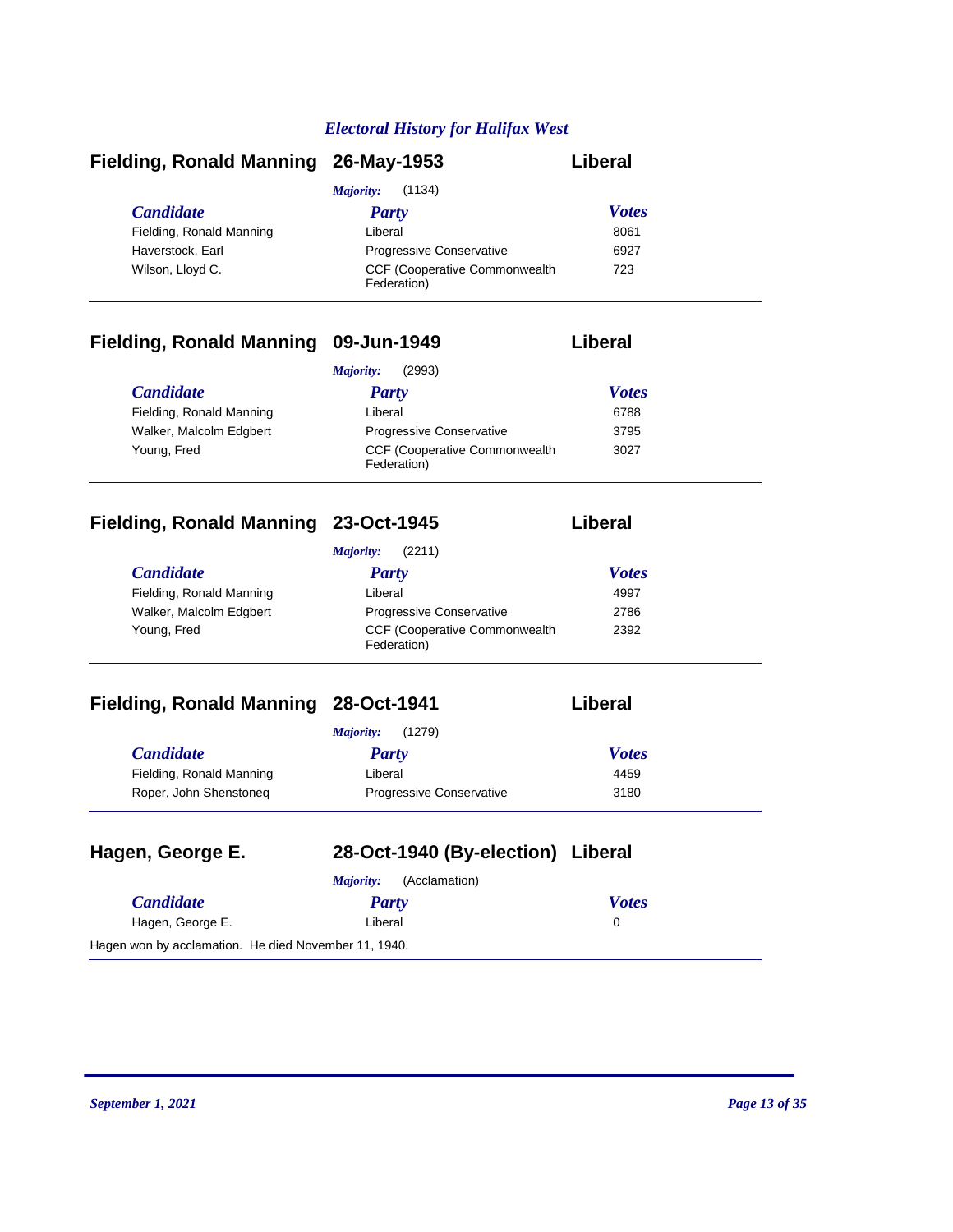| Hagen, George E.        | 29-Jun-1937                     | Liberal      |
|-------------------------|---------------------------------|--------------|
|                         | (746)<br>Majority:              |              |
| <b>Candidate</b>        | <b>Party</b>                    | <b>Votes</b> |
| Hagen, George E.        | Liberal                         | 5034         |
| Phinney, Earle C.       | <b>Progressive Conservative</b> | 4288         |
| Hagen, George E.        | 22-Aug-1933                     | Liberal      |
|                         | (847)<br>Majority:              |              |
| <b>Candidate</b>        | Party                           | <b>Votes</b> |
| Hagen, George E.        | Liberal                         | 4804         |
| Morton, Angus MacDonald | Liberal Conservative            | 3957         |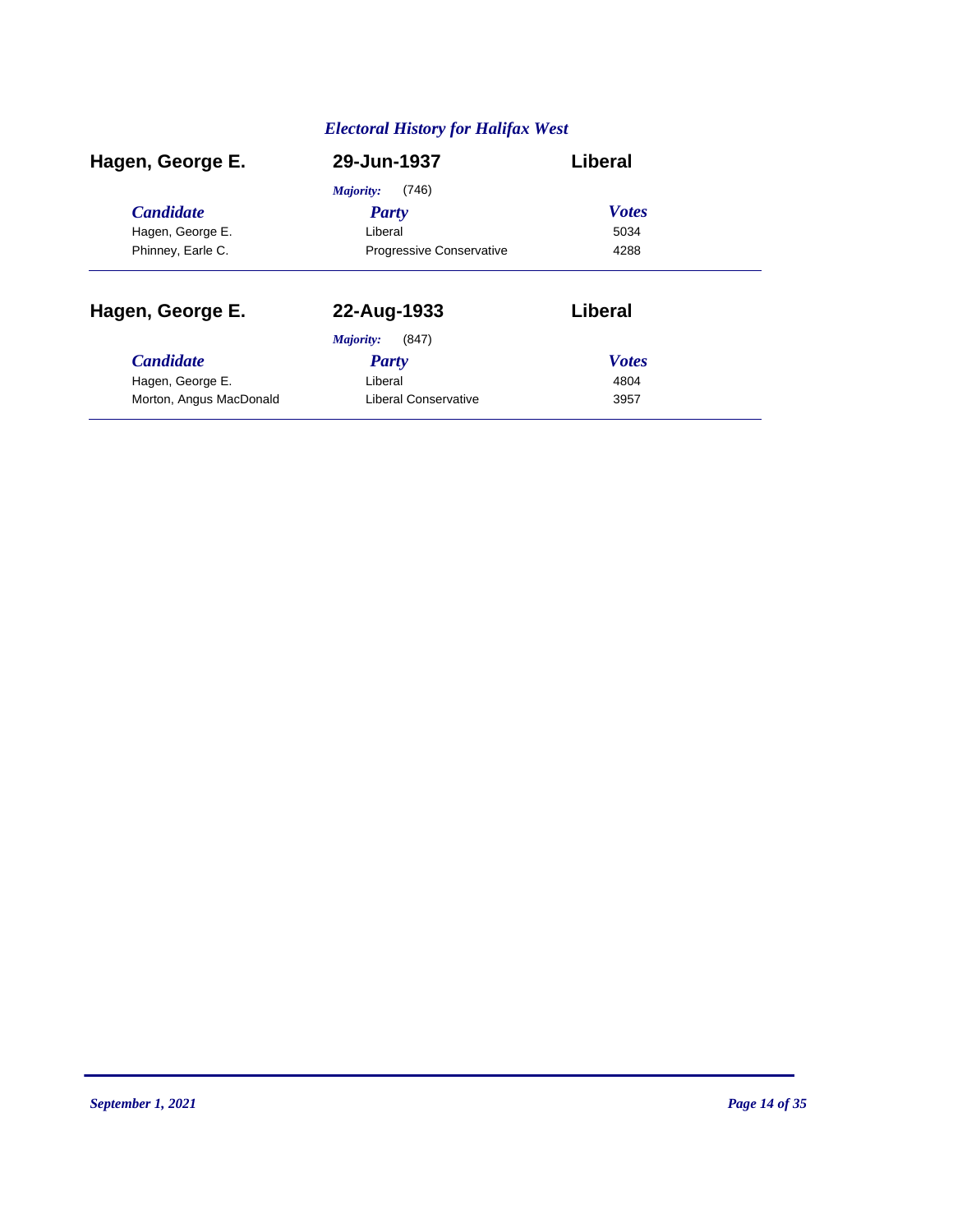# **Electoral History for Halifax County**

*Including Former Electoral District Names*



**Report Created for Nova Scotia Legislature Website by the Nova Scotia Legislative Library**

*The returns as presented here are not official. Every effort has been made to make these results as accurate as possible. Return information was compiled from official electoral return reports and from newspapers of the day.*

*The number of votes is listed as 0 if there is no information or the candidate won by acclamation.*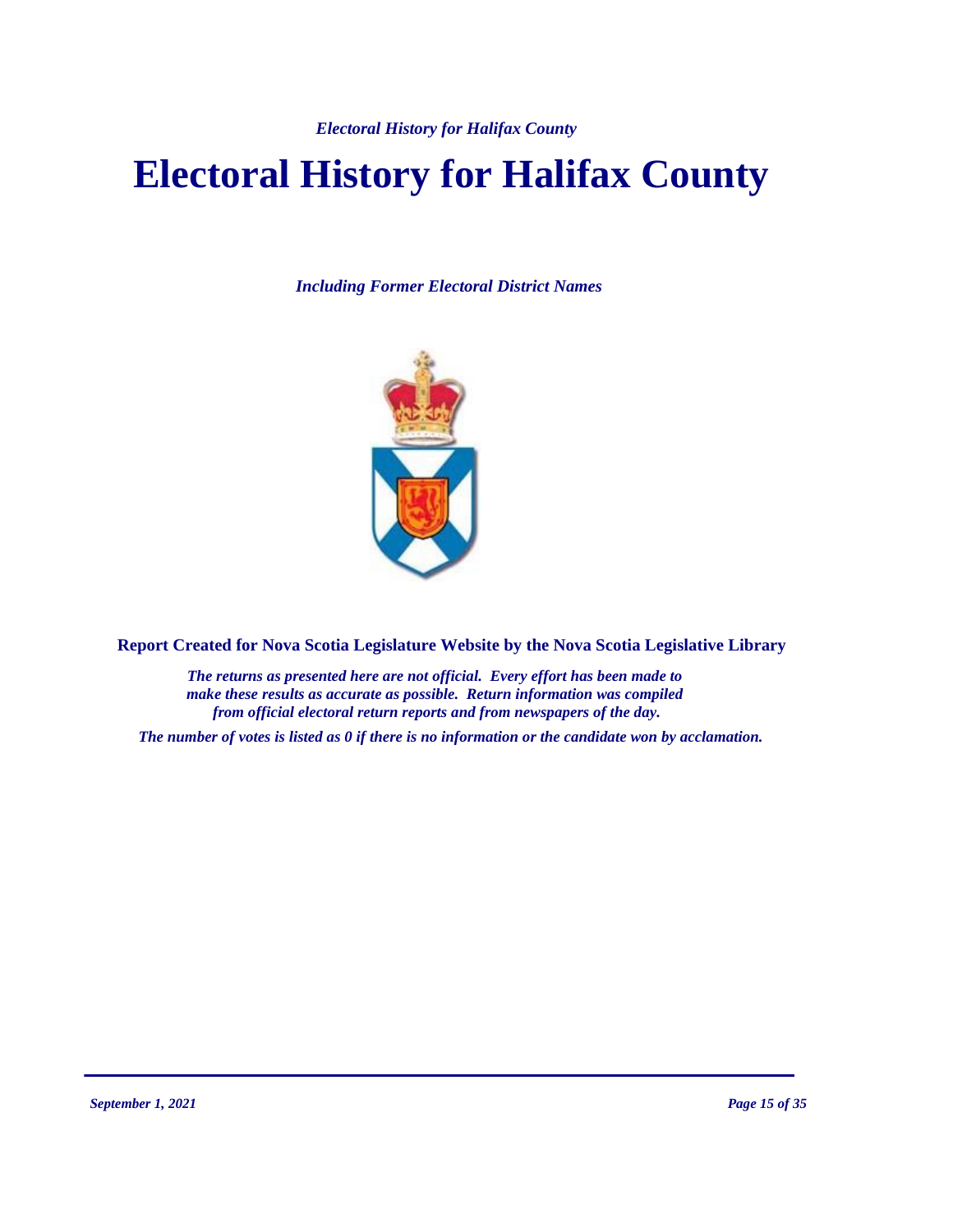# *Halifax County*

*Chapter 19 of the Statutes of Nova Scotia for 1932 divided the County of Halifax into five electoral districts: Halifax South, Halifax Centre, Halifax North, Halifax West, and Halifax East.*

| <b>Member Elected</b>                    | <b>Election Date</b>                                                         | <b>Party Elected</b>        |
|------------------------------------------|------------------------------------------------------------------------------|-----------------------------|
| <b>Murphy, George Henry</b>              | 21-Jan-1930 (By-election) Liberal Conservative                               |                             |
|                                          | Majority:<br>(5128)                                                          |                             |
| <b>Candidate</b>                         | Party                                                                        | <b>Votes</b>                |
| Murphy, George Henry                     | <b>Liberal Conservative</b>                                                  | 17954                       |
| Finn, Robert Emmett                      | Liberal                                                                      | 12826                       |
| <b>Morton, Angus</b><br><b>MacDonald</b> | 01-Oct-1928                                                                  | <b>Liberal Conservative</b> |
|                                          | (191)<br>Majority:                                                           |                             |
| <b>Candidate</b>                         | <b>Party</b>                                                                 | <b>Votes</b>                |
| Mahoney, John Francis                    | <b>Liberal Conservative</b>                                                  | 11589                       |
| Isnor, Gordon B.                         | Liberal                                                                      | 11357                       |
| Fraser, Josiah Frederick                 | <b>Liberal Conservative</b>                                                  | 11298                       |
| Morton, Angus MacDonald                  | <b>Liberal Conservative</b>                                                  | 11273                       |
| Cragg, Edward Joseph                     | Liberal                                                                      | 11215                       |
| Bligh, Frederick P.                      | <b>Liberal Conservative</b>                                                  | 11082                       |
| Walker, John Archibald                   | <b>Liberal Conservative</b>                                                  | 11076                       |
| Byrne, Thomas J.                         | Liberal                                                                      | 10939                       |
| Russell, Bernard W.                      | Liberal                                                                      | 10855                       |
| Kennedy, William J.                      | Liberal                                                                      | 10591                       |
|                                          | Mahoney, died September 2, 1929. Cragg resigned to contest federal election. |                             |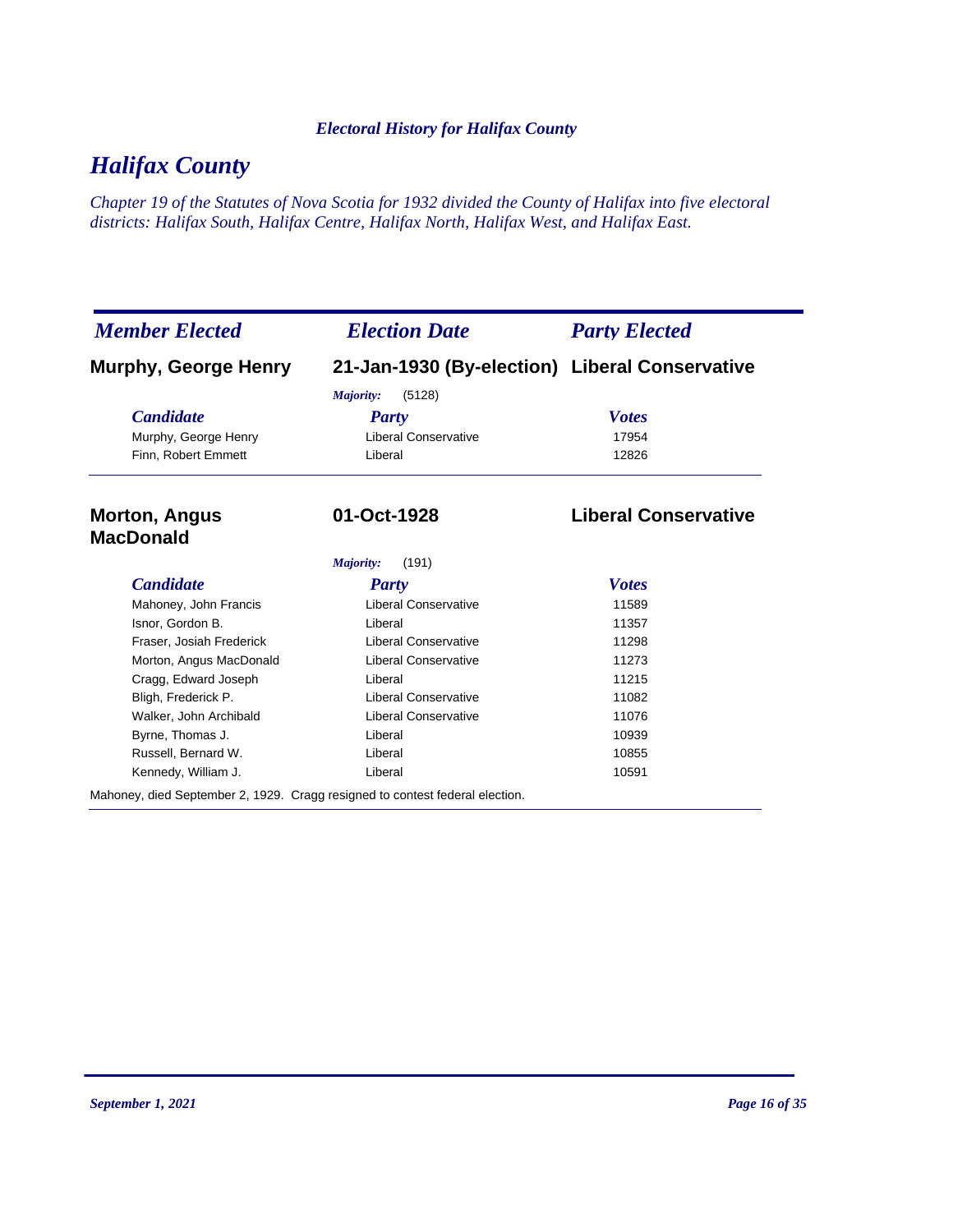# **Mahoney, John Francis 01-Oct-1928 Liberal Conservative**

# *Majority:* (507)

| <i>Candidate</i>         | Party                       | <b>Votes</b> |
|--------------------------|-----------------------------|--------------|
| Mahoney, John Francis    | Liberal Conservative        | 11589        |
| Isnor, Gordon B.         | Liberal                     | 11357        |
| Fraser, Josiah Frederick | <b>Liberal Conservative</b> | 11298        |
| Morton, Angus MacDonald  | Liberal Conservative        | 11273        |
| Cragg, Edward Joseph     | Liberal                     | 11215        |
| Bligh, Frederick P.      | Liberal Conservative        | 11082        |
| Walker, John Archibald   | Liberal Conservative        | 11076        |
| Byrne, Thomas J.         | Liberal                     | 10939        |
| Russell, Bernard W.      | Liberal                     | 10855        |
| Kennedy, William J.      | Liberal                     | 10591        |

Mahoney, died September 2, 1929. Cragg resigned to contest federal election.

# **Isnor, Gordon B. 01-Oct-1928 Liberal**

|                          | (275)<br>Majority:   |              |
|--------------------------|----------------------|--------------|
| <b>Candidate</b>         | Party                | <b>Votes</b> |
| Mahoney, John Francis    | Liberal Conservative | 11589        |
| Isnor, Gordon B.         | Liberal              | 11357        |
| Fraser, Josiah Frederick | Liberal Conservative | 11298        |
| Morton, Angus MacDonald  | Liberal Conservative | 11273        |
| Cragg, Edward Joseph     | Liberal              | 11215        |
| Bligh, Frederick P.      | Liberal Conservative | 11082        |
| Walker, John Archibald   | Liberal Conservative | 11076        |
| Byrne, Thomas J.         | I iberal             | 10939        |
| Russell, Bernard W.      | I iberal             | 10855        |
| Kennedy, William J.      | Liberal              | 10591        |

Mahoney, died September 2, 1929. Cragg resigned to contest federal election.

# **Fraser, Josiah Frederick 01-Oct-1928 Liberal Conservative**

|                          | (216)<br>Majority:   |              |
|--------------------------|----------------------|--------------|
| <b>Candidate</b>         | Party                | <b>Votes</b> |
| Mahoney, John Francis    | Liberal Conservative | 11589        |
| Isnor, Gordon B.         | Liberal              | 11357        |
| Fraser, Josiah Frederick | Liberal Conservative | 11298        |
| Morton, Angus MacDonald  | Liberal Conservative | 11273        |
| Cragg, Edward Joseph     | Liberal              | 11215        |
| Bligh, Frederick P.      | Liberal Conservative | 11082        |
| Walker, John Archibald   | Liberal Conservative | 11076        |
| Byrne, Thomas J.         | Liberal              | 10939        |
| Russell, Bernard W.      | Liberal              | 10855        |
| Kennedy, William J.      | Liberal              | 10591        |

Mahoney, died September 2, 1929. Cragg resigned to contest federal election.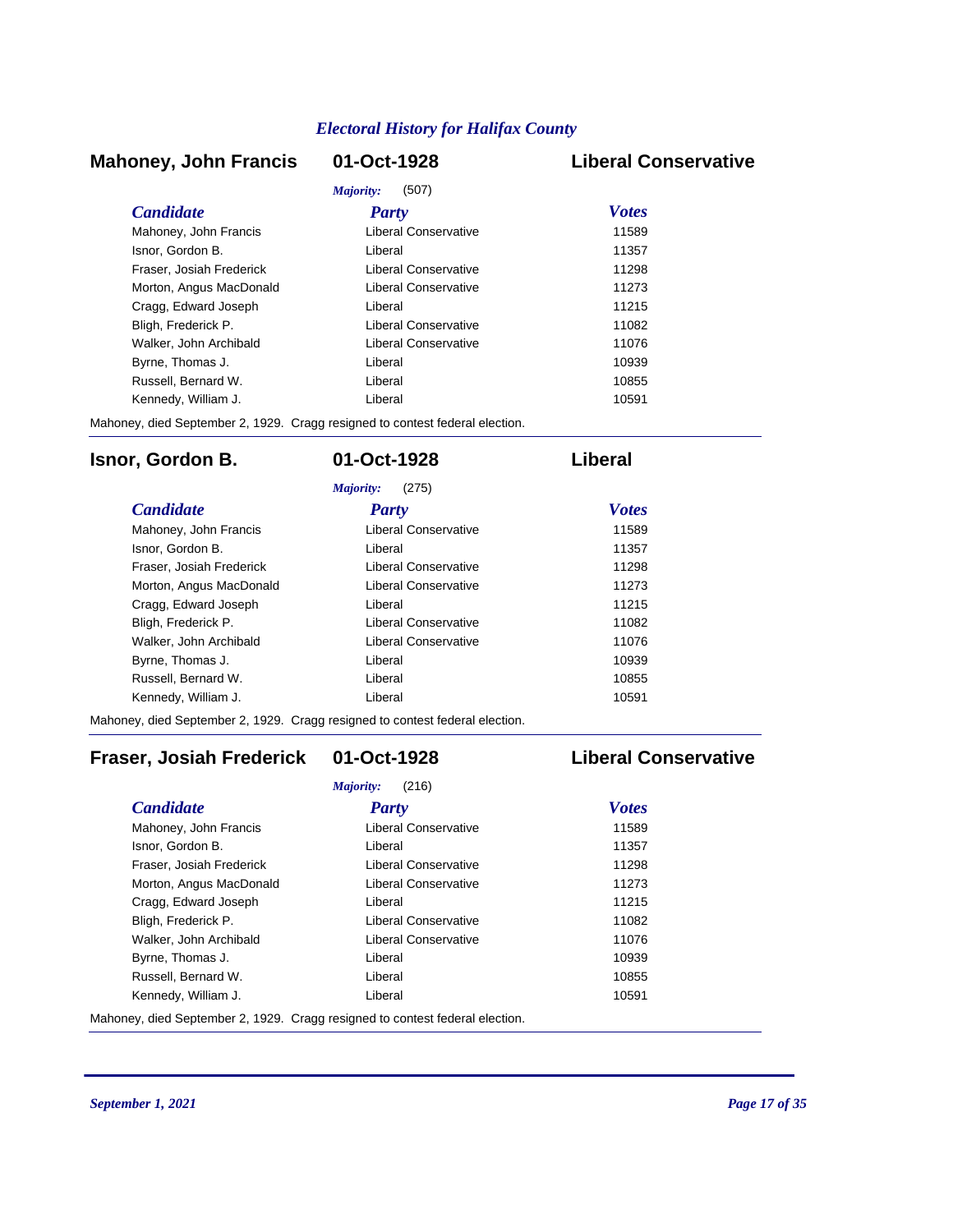# *Candidate Party Votes* **Cragg, Edward Joseph 01-Oct-1928 Liberal** *Majority:* (133) Mahoney, John Francis **Liberal Conservative** 11589 Isnor, Gordon B. Liberal 11357 Fraser, Josiah Frederick Liberal Conservative 11298 Morton, Angus MacDonald **Liberal Conservative** 11273 Cragg, Edward Joseph Liberal 11215 Bligh, Frederick P. Liberal Conservative 11082 Walker, John Archibald **Liberal Conservative** 11076 Byrne, Thomas J. Christian Liberal Liberal Christian Museum and the 10939 Russell, Bernard W. Liberal 10855 Kennedy, William J. Christian Liberal Liberal Christian Museum of the 10591

Mahoney, died September 2, 1929. Cragg resigned to contest federal election.

# **Walker, John Archibald 01-Aug-1925 (By-election) Liberal Conservative**

|                            | (Acclamation)<br>Maiority: |              |
|----------------------------|----------------------------|--------------|
| <i>Candidate</i>           | Party                      | <b>Votes</b> |
| Walker, John Archibald     | Liberal Conservative       |              |
| Walker won by acclamation. |                            |              |

## *Candidate Party Votes* **Walker, John Archibald 25-Jun-1925 Liberal Conservative** *Majority:* (7388) Fraser, Josiah Frederick Liberal Conservative 15985 Montgomerie, Alexander **Liberal Conservative** 15952 Mahoney, John Francis **Liberal Conservative** 15899 Walker, John Archibald **Liberal Conservative** 15679 Piercey, William Drysdale **Liberal Conservative** 15672 Murphy, John **Base Communist Communist Communist Communist Communist Communist Communist Communist Communist Communist Communist Communist Communist Communist Communist Communist Communist Communist Communist Communist Com** MacDougall, John G. Christian Muslim Liberal Christian Muslim Bacher 8256 Douglas, John Brown **Digest Example 2018** Liberal *T905* 7905 Bauld, Henry Gibson Liberal 7900 O'Hearn, Walter Joseph Aloysius Liberal Liberal 27872 Mosher, Walter **Contract Contract Contract Contract Contract Contract Contract Contract Contract Contract Contract Contract Contract Contract Contract Contract Contract Contract Contract Contract Contract Contract Contract** Daw, Robert 280 and 200 km control and 200 km control and 200 km control and 200 km control and 200 km control and 200 km control and 200 km control and 200 km control and 200 km control and 200 km control and 200 km contr Breen, Alban L. Labour 392

Walker was appointed Minister of Natural Resources and Provincial Development, July 16, 1925. He was re-elected August 1, 1925.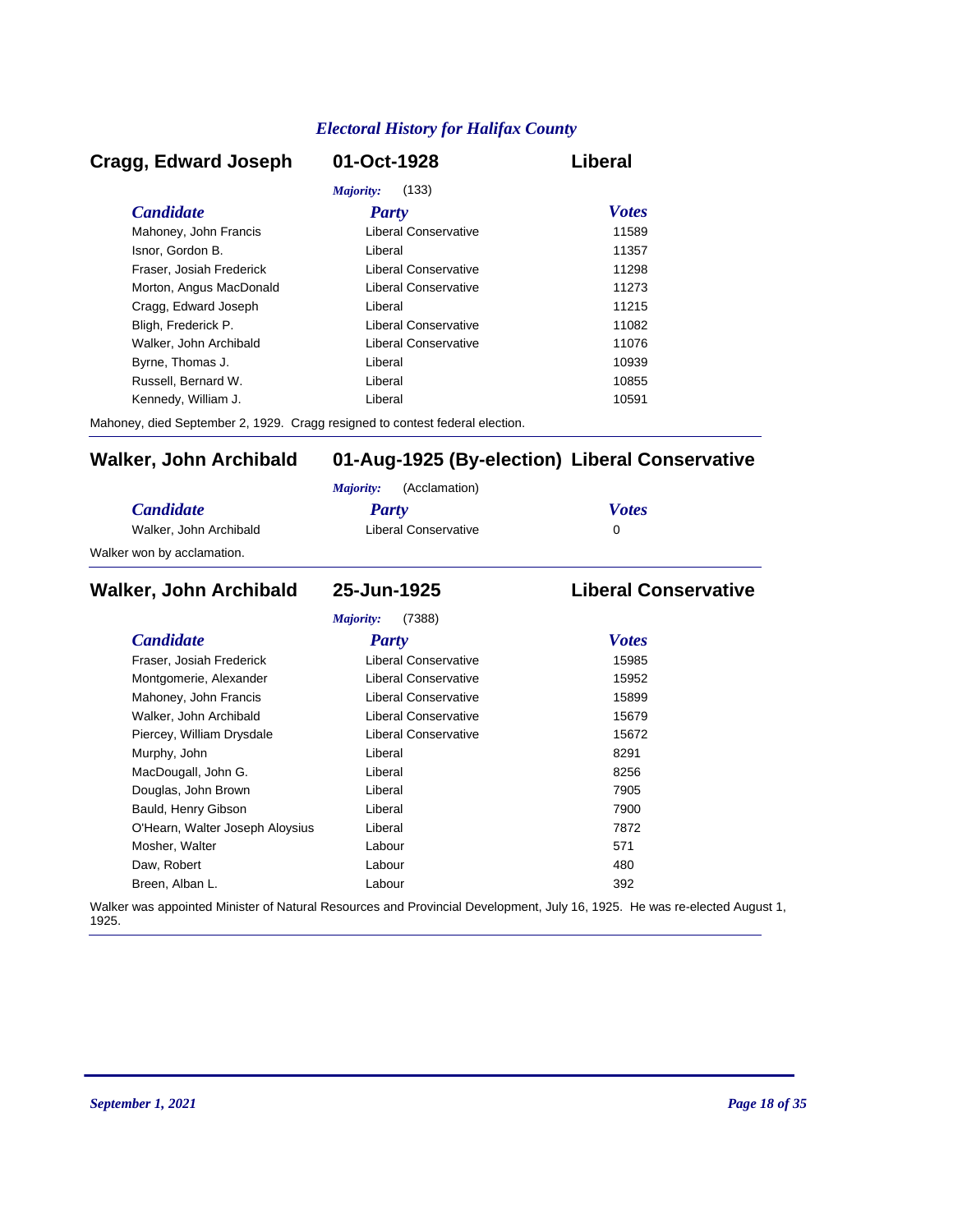# **Piercey, William Drysdale 25-Jun-1925 Liberal Conservative**

|                                 | Majority:<br>(7381)         |              |
|---------------------------------|-----------------------------|--------------|
| <b>Candidate</b>                | <b>Party</b>                | <b>Votes</b> |
| Fraser, Josiah Frederick        | Liberal Conservative        | 15985        |
| Montgomerie, Alexander          | Liberal Conservative        | 15952        |
| Mahoney, John Francis           | <b>Liberal Conservative</b> | 15899        |
| Walker, John Archibald          | <b>Liberal Conservative</b> | 15679        |
| Piercey, William Drysdale       | Liberal Conservative        | 15672        |
| Murphy, John                    | Liberal                     | 8291         |
| MacDougall, John G.             | Liberal                     | 8256         |
| Douglas, John Brown             | Liberal                     | 7905         |
| Bauld, Henry Gibson             | Liberal                     | 7900         |
| O'Hearn, Walter Joseph Aloysius | Liberal                     | 7872         |
| Mosher, Walter                  | Labour                      | 571          |
| Daw, Robert                     | Labour                      | 480          |
| Breen, Alban L.                 | Labour                      | 392          |
|                                 |                             |              |

Walker was appointed Minister of Natural Resources and Provincial Development, July 16, 1925. He was re-elected August 1, 1925.

# **Montgomerie, Alexander 25-Jun-1925 Liberal Conservative**

### *Majority:* (7661)

| <b>Candidate</b>                | Party                       | <b>Votes</b> |
|---------------------------------|-----------------------------|--------------|
| Fraser, Josiah Frederick        | Liberal Conservative        | 15985        |
| Montgomerie, Alexander          | Liberal Conservative        | 15952        |
| Mahoney, John Francis           | <b>Liberal Conservative</b> | 15899        |
| Walker, John Archibald          | <b>Liberal Conservative</b> | 15679        |
| Piercey, William Drysdale       | Liberal Conservative        | 15672        |
| Murphy, John                    | Liberal                     | 8291         |
| MacDougall, John G.             | Liberal                     | 8256         |
| Douglas, John Brown             | Liberal                     | 7905         |
| Bauld, Henry Gibson             | Liberal                     | 7900         |
| O'Hearn, Walter Joseph Aloysius | Liberal                     | 7872         |
| Mosher, Walter                  | Labour                      | 571          |
| Daw, Robert                     | Labour                      | 480          |
| Breen, Alban L.                 | Labour                      | 392          |

Walker was appointed Minister of Natural Resources and Provincial Development, July 16, 1925. He was re-elected August 1, 1925.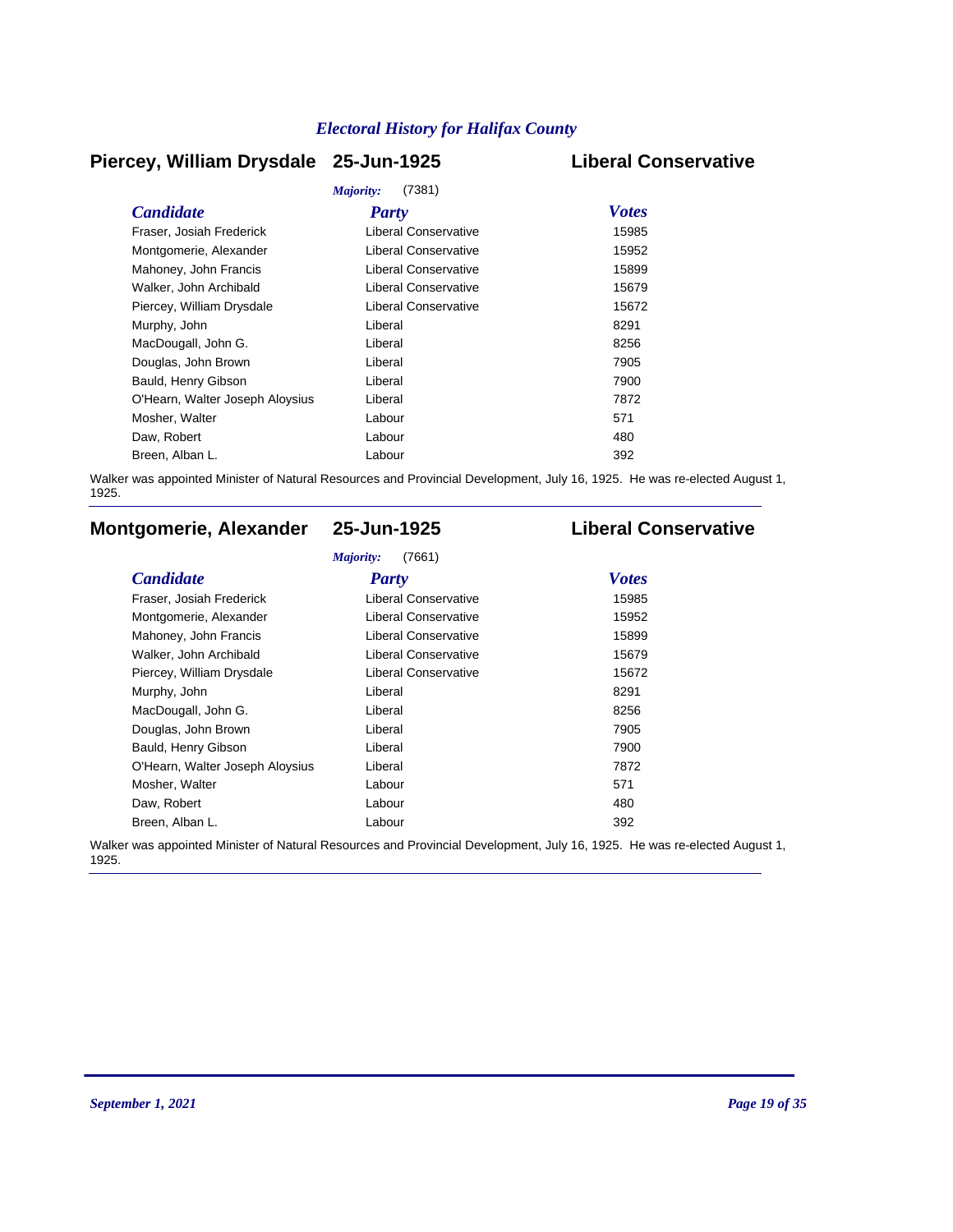# **Mahoney, John Francis 25-Jun-1925 Liberal Conservative**

# *Majority:* (7608)

|                                 | Majority:<br>(7608)         |              |
|---------------------------------|-----------------------------|--------------|
| <b>Candidate</b>                | <b>Party</b>                | <b>Votes</b> |
| Fraser, Josiah Frederick        | Liberal Conservative        | 15985        |
| Montgomerie, Alexander          | <b>Liberal Conservative</b> | 15952        |
| Mahoney, John Francis           | Liberal Conservative        | 15899        |
| Walker, John Archibald          | <b>Liberal Conservative</b> | 15679        |
| Piercey, William Drysdale       | Liberal Conservative        | 15672        |
| Murphy, John                    | Liberal                     | 8291         |
| MacDougall, John G.             | Liberal                     | 8256         |
| Douglas, John Brown             | Liberal                     | 7905         |
| Bauld, Henry Gibson             | Liberal                     | 7900         |
| O'Hearn, Walter Joseph Aloysius | Liberal                     | 7872         |
| Mosher, Walter                  | Labour                      | 571          |
| Daw, Robert                     | Labour                      | 480          |
| Breen, Alban L.                 | Labour                      | 392          |

Walker was appointed Minister of Natural Resources and Provincial Development, July 16, 1925. He was re-elected August 1, 1925.

# **Fraser, Josiah Frederick 25-Jun-1925 Liberal Conservative**

| <b>Candidate</b>                | <b>Party</b>                | <b>Votes</b> |
|---------------------------------|-----------------------------|--------------|
| Fraser, Josiah Frederick        | Liberal Conservative        | 15985        |
| Montgomerie, Alexander          | <b>Liberal Conservative</b> | 15952        |
| Mahoney, John Francis           | Liberal Conservative        | 15899        |
| Walker, John Archibald          | <b>Liberal Conservative</b> | 15679        |
| Piercey, William Drysdale       | Liberal Conservative        | 15672        |
| Murphy, John                    | Liberal                     | 8291         |
| MacDougall, John G.             | Liberal                     | 8256         |
| Douglas, John Brown             | Liberal                     | 7905         |
| Bauld, Henry Gibson             | Liberal                     | 7900         |
| O'Hearn, Walter Joseph Aloysius | Liberal                     | 7872         |
| Mosher, Walter                  | Labour                      | 571          |
| Daw, Robert                     | Labour                      | 480          |
| Breen, Alban L.                 | Labour                      | 392          |

Walker was appointed Minister of Natural Resources and Provincial Development, July 16, 1925. He was re-elected August 1, 1925.

# **O'Hearn, Walter Joseph 16-Jan-1923 (By-election) Liberal Aloysius**

|                                 | (Acclamation)<br><i>Majority:</i> |              |
|---------------------------------|-----------------------------------|--------------|
| <i>Candidate</i>                | Party                             | <b>Votes</b> |
| O'Hearn, Walter Joseph Aloysius | Liberal                           |              |
| O'Hearn won by acclamation.     |                                   |              |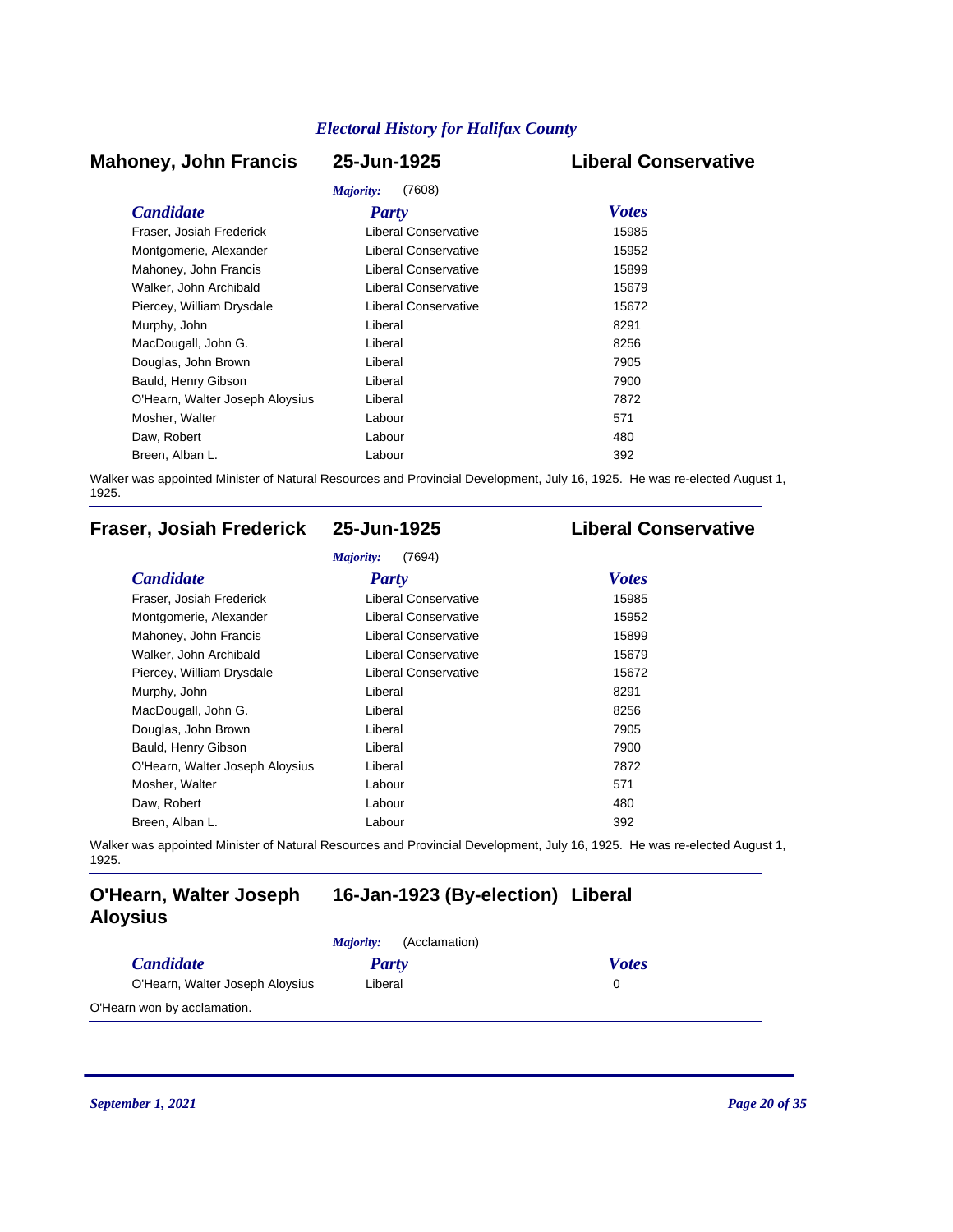# **Finn, Robert Emmett 27-Jul-1920 Liberal**

|                       | (2240)<br>Majority:         |              |
|-----------------------|-----------------------------|--------------|
| <i>Candidate</i>      | <b>Party</b>                | <b>Votes</b> |
| Bauld, Henry Gibson   | Liberal                     | 6554         |
| Finn, Robert Emmett   | Liberal                     | 6285         |
| Douglas, John Brown   | Liberal                     | 6057         |
| Burris, Adam Dunlap   | Liberal                     | 5936         |
| Connolly, John Lane   | Liberal                     | 5817         |
| Archibald, John B.    | Liberal Conservative        | 4045         |
| Brenton, Robert A.    | <b>Liberal Conservative</b> | 3860         |
| Stevens, Frederick W. | Liberal Conservative        | 3642         |
| Gillis, Francis A.    | Liberal Conservative        | 3595         |
| Wallace, Joseph S.    | Farmers' Party              | 3409         |
| McDonald, Ronald A.   | Labour                      | 3369         |
| Healy, Patrick J.     | Labour                      | 3336         |
| Power, Edward L.      | Liberal Conservative        | 3236         |
| Kuhn, Peter McN       | <b>Farmers' Party</b>       | 3165         |
| McKenzie, Joseph H.   | Labour                      | 3157         |
|                       |                             |              |

Finn resigned to contest the federal by-election of December 4, 1922. He was replaced by Walter J. O'Hearn

# **Douglas, John Brown 27-Jul-1920 Liberal**

| <b>Candidate</b>      | <b>Party</b>                | <b>Votes</b> |
|-----------------------|-----------------------------|--------------|
| Bauld, Henry Gibson   | Liberal                     | 6554         |
| Finn, Robert Emmett   | Liberal                     | 6285         |
| Douglas, John Brown   | Liberal                     | 6057         |
| Burris, Adam Dunlap   | Liberal                     | 5936         |
| Connolly, John Lane   | Liberal                     | 5817         |
| Archibald, John B.    | Liberal Conservative        | 4045         |
| Brenton, Robert A.    | <b>Liberal Conservative</b> | 3860         |
| Stevens, Frederick W. | <b>Liberal Conservative</b> | 3642         |
| Gillis, Francis A.    | <b>Liberal Conservative</b> | 3595         |
| Wallace, Joseph S.    | Farmers' Party              | 3409         |
| McDonald, Ronald A.   | Labour                      | 3369         |
| Healy, Patrick J.     | Labour                      | 3336         |
| Power, Edward L.      | <b>Liberal Conservative</b> | 3236         |
| Kuhn, Peter McN       | Farmers' Party              | 3165         |
| McKenzie, Joseph H.   | Labour                      | 3157         |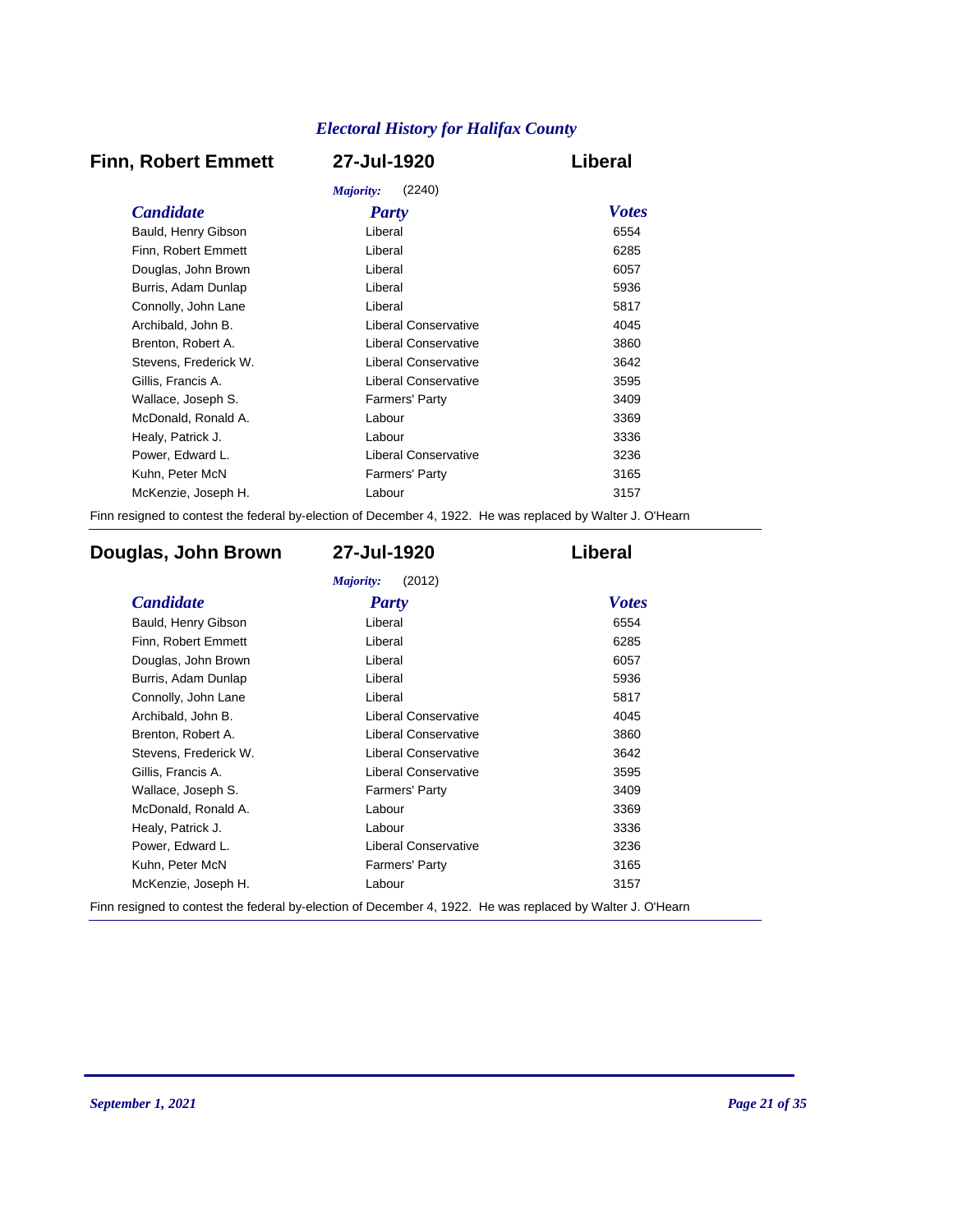# **Connolly, John Lane 27-Jul-1920 Liberal**

| Majority:<br>(1772)   |                             |              |  |
|-----------------------|-----------------------------|--------------|--|
| <i>Candidate</i>      | Party                       | <b>Votes</b> |  |
| Bauld, Henry Gibson   | Liberal                     | 6554         |  |
| Finn, Robert Emmett   | Liberal                     | 6285         |  |
| Douglas, John Brown   | Liberal                     | 6057         |  |
| Burris, Adam Dunlap   | Liberal                     | 5936         |  |
| Connolly, John Lane   | Liberal                     | 5817         |  |
| Archibald, John B.    | Liberal Conservative        | 4045         |  |
| Brenton, Robert A.    | <b>Liberal Conservative</b> | 3860         |  |
| Stevens, Frederick W. | Liberal Conservative        | 3642         |  |
| Gillis, Francis A.    | Liberal Conservative        | 3595         |  |
| Wallace, Joseph S.    | Farmers' Party              | 3409         |  |
| McDonald, Ronald A.   | Labour                      | 3369         |  |
| Healy, Patrick J.     | Labour                      | 3336         |  |
| Power, Edward L.      | <b>Liberal Conservative</b> | 3236         |  |
| Kuhn, Peter McN       | <b>Farmers' Party</b>       | 3165         |  |
| McKenzie, Joseph H.   | Labour                      | 3157         |  |
|                       |                             |              |  |

Finn resigned to contest the federal by-election of December 4, 1922. He was replaced by Walter J. O'Hearn

# **Burris, Adam Dunlap 27-Jul-1920 Liberal**

| <b>Candidate</b>      | <b>Party</b>                | <b>Votes</b> |
|-----------------------|-----------------------------|--------------|
| Bauld, Henry Gibson   | Liberal                     | 6554         |
| Finn, Robert Emmett   | Liberal                     | 6285         |
| Douglas, John Brown   | Liberal                     | 6057         |
| Burris, Adam Dunlap   | Liberal                     | 5936         |
| Connolly, John Lane   | Liberal                     | 5817         |
| Archibald, John B.    | Liberal Conservative        | 4045         |
| Brenton, Robert A.    | <b>Liberal Conservative</b> | 3860         |
| Stevens, Frederick W. | <b>Liberal Conservative</b> | 3642         |
| Gillis, Francis A.    | <b>Liberal Conservative</b> | 3595         |
| Wallace, Joseph S.    | <b>Farmers' Party</b>       | 3409         |
| McDonald, Ronald A.   | Labour                      | 3369         |
| Healy, Patrick J.     | Labour                      | 3336         |
| Power, Edward L.      | <b>Liberal Conservative</b> | 3236         |
| Kuhn, Peter McN       | <b>Farmers' Party</b>       | 3165         |
| McKenzie, Joseph H.   | Labour                      | 3157         |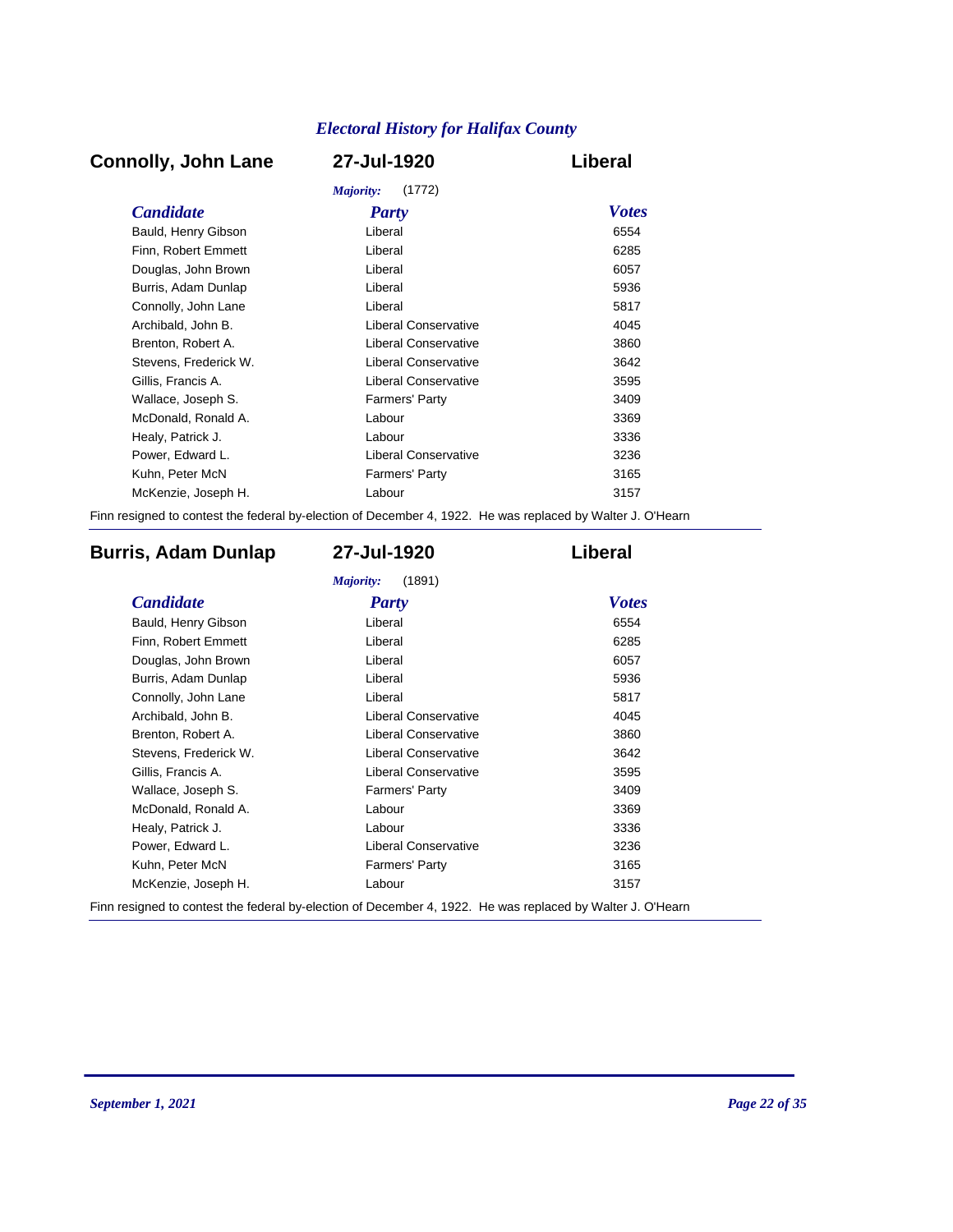# **Bauld, Henry Gibson 27-Jul-1920 Liberal**

|                       | (2509)<br>Majority:   |              |
|-----------------------|-----------------------|--------------|
| <b>Candidate</b>      | <b>Party</b>          | <b>Votes</b> |
| Bauld, Henry Gibson   | Liberal               | 6554         |
| Finn, Robert Emmett   | Liberal               | 6285         |
| Douglas, John Brown   | Liberal               | 6057         |
| Burris, Adam Dunlap   | Liberal               | 5936         |
| Connolly, John Lane   | Liberal               | 5817         |
| Archibald, John B.    | Liberal Conservative  | 4045         |
| Brenton, Robert A.    | Liberal Conservative  | 3860         |
| Stevens. Frederick W. | Liberal Conservative  | 3642         |
| Gillis, Francis A.    | Liberal Conservative  | 3595         |
| Wallace, Joseph S.    | <b>Farmers' Party</b> | 3409         |
| McDonald, Ronald A.   | Labour                | 3369         |
| Healy, Patrick J.     | Labour                | 3336         |
| Power, Edward L.      | Liberal Conservative  | 3236         |
| Kuhn, Peter McN       | <b>Farmers' Party</b> | 3165         |
| McKenzie, Joseph H.   | Labour                | 3157         |
|                       |                       |              |

Finn resigned to contest the federal by-election of December 4, 1922. He was replaced by Walter J. O'Hearn

# **McInnes, Hector 20-Jun-1916 Liberal Conservative**

*Majority:* (348)

| <b>Candidate</b>         | Party                       | <b>Votes</b> |
|--------------------------|-----------------------------|--------------|
| Bauld, Henry Gibson      | Liberal                     | 6855         |
| McInnes, Hector          | Liberal Conservative        | 6735         |
| Finn, Robert Emmett      | Liberal                     | 6703         |
| Faulkner, George Everett | Liberal                     | 6606         |
| Connolly, John Lane      | Liberal                     | 6545         |
| Regan, John W.           | <b>Liberal Conservative</b> | 6387         |
| Quinn, Felix P.          | Liberal Conservative        | 6370         |
| Douglas, John Brown      | Liberal                     | 6359         |
| Williams, E. F.          | Liberal Conservative        | 6266         |
| Bligh, F. P.             | <b>Liberal Conservative</b> | 6213         |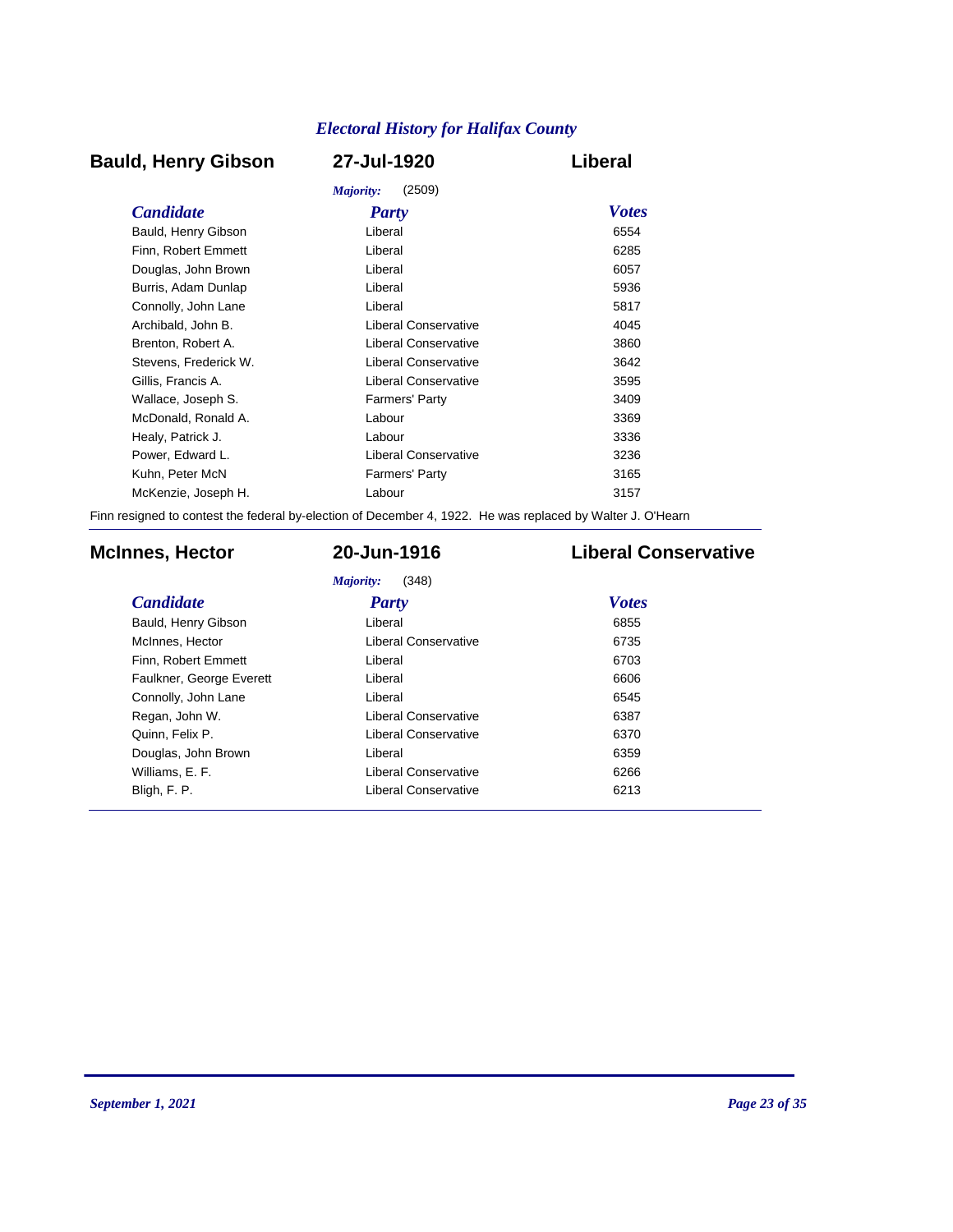# **Finn, Robert Emmett 20-Jun-1916 Liberal**

| Majority:<br>(316)       |                      |              |  |
|--------------------------|----------------------|--------------|--|
| <i>Candidate</i>         | Party                | <b>Votes</b> |  |
| Bauld, Henry Gibson      | Liberal              | 6855         |  |
| McInnes, Hector          | Liberal Conservative | 6735         |  |
| Finn, Robert Emmett      | Liberal              | 6703         |  |
| Faulkner, George Everett | Liberal              | 6606         |  |
| Connolly, John Lane      | Liberal              | 6545         |  |
| Regan, John W.           | Liberal Conservative | 6387         |  |
| Quinn, Felix P.          | Liberal Conservative | 6370         |  |
| Douglas, John Brown      | Liberal              | 6359         |  |
| Williams, E. F.          | Liberal Conservative | 6266         |  |
| Bligh, F. P.             | Liberal Conservative | 6213         |  |

# **Faulkner, George Everett 20-Jun-1916 Liberal**

|                          | (219)<br>Majority:   |              |
|--------------------------|----------------------|--------------|
| <b>Candidate</b>         | Party                | <b>Votes</b> |
| Bauld, Henry Gibson      | Liberal              | 6855         |
| McInnes, Hector          | Liberal Conservative | 6735         |
| Finn. Robert Emmett      | Liberal              | 6703         |
| Faulkner, George Everett | Liberal              | 6606         |
| Connolly, John Lane      | Liberal              | 6545         |
| Regan, John W.           | Liberal Conservative | 6387         |
| Quinn, Felix P.          | Liberal Conservative | 6370         |
| Douglas, John Brown      | Liberal              | 6359         |
| Williams, E. F.          | Liberal Conservative | 6266         |
| Bligh, F. P.             | Liberal Conservative | 6213         |

# **Connolly, John Lane 20-Jun-1916 Liberal**

# *Candidate Party Votes Majority:* (158) Bauld, Henry Gibson

| <b>Dadia, Fighty Oldson</b> | ------                      | <u>vuuv</u> |
|-----------------------------|-----------------------------|-------------|
| McInnes, Hector             | <b>Liberal Conservative</b> | 6735        |
| Finn, Robert Emmett         | Liberal                     | 6703        |
| Faulkner, George Everett    | Liberal                     | 6606        |
| Connolly, John Lane         | Liberal                     | 6545        |
| Regan, John W.              | <b>Liberal Conservative</b> | 6387        |
| Quinn, Felix P.             | <b>Liberal Conservative</b> | 6370        |
| Douglas, John Brown         | Liberal                     | 6359        |
| Williams, E. F.             | <b>Liberal Conservative</b> | 6266        |
| Bligh, F. P.                | <b>Liberal Conservative</b> | 6213        |

Bligh, F. P.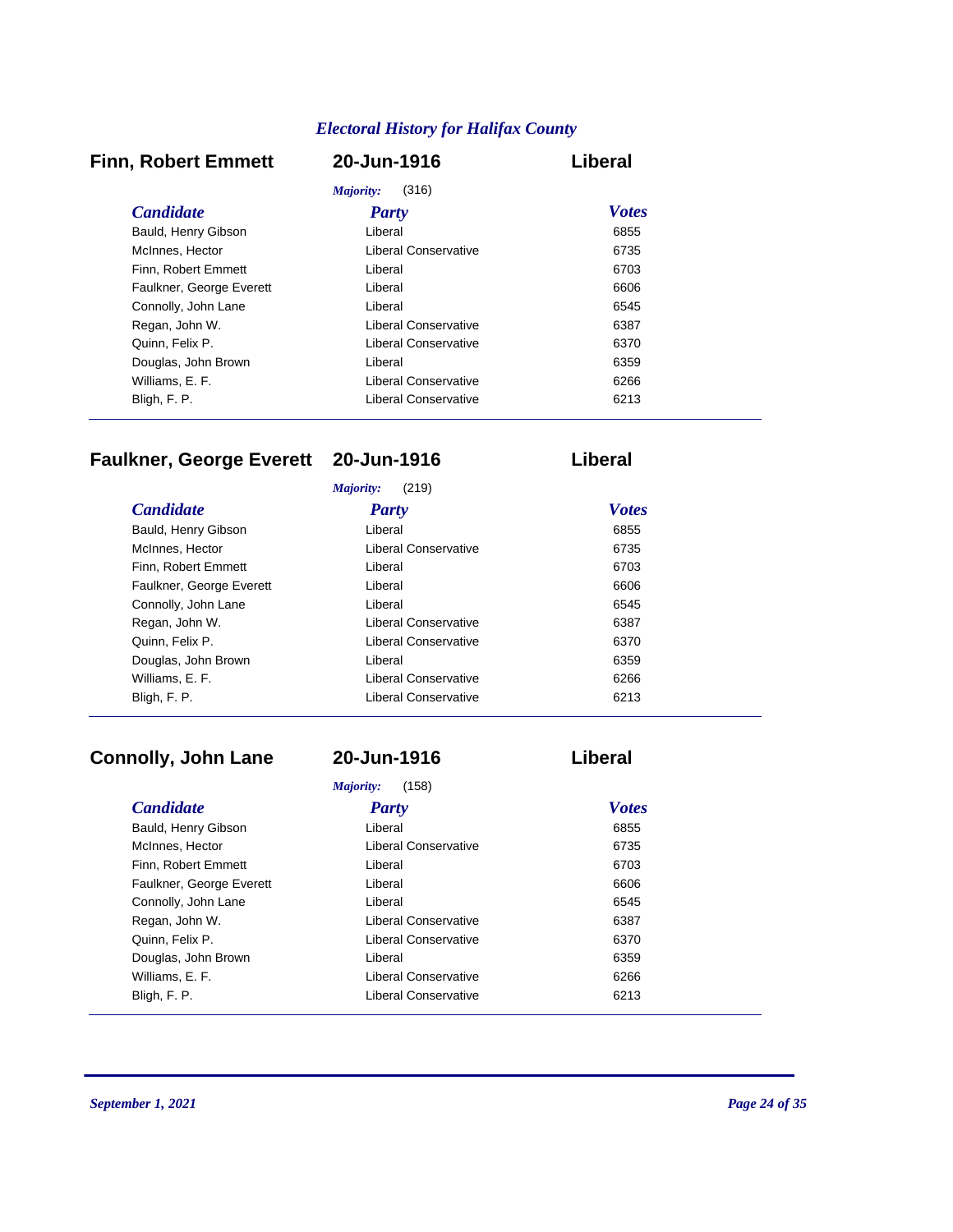# **Bauld, Henry Gibson 20-Jun-1916 Liberal**

| Majority:<br>(468)       |                      |              |  |
|--------------------------|----------------------|--------------|--|
| <i>Candidate</i>         | Party                | <b>Votes</b> |  |
| Bauld, Henry Gibson      | Liberal              | 6855         |  |
| McInnes, Hector          | Liberal Conservative | 6735         |  |
| Finn, Robert Emmett      | Liberal              | 6703         |  |
| Faulkner, George Everett | Liberal              | 6606         |  |
| Connolly, John Lane      | Liberal              | 6545         |  |
| Regan, John W.           | Liberal Conservative | 6387         |  |
| Quinn, Felix P.          | Liberal Conservative | 6370         |  |
| Douglas, John Brown      | Liberal              | 6359         |  |
| Williams, E. F.          | Liberal Conservative | 6266         |  |
| Bligh, F. P.             | Liberal Conservative | 6213         |  |

# **Logan, Fulton Johnson 14-Jun-1911 Liberal**

|                          | (955)<br>Majority:   |              |
|--------------------------|----------------------|--------------|
| <b>Candidate</b>         | <b>Party</b>         | <b>Votes</b> |
| Logan, Fulton Johnson    | Liberal              | 6142         |
| Faulkner, George Everett | Liberal              | 6120         |
| Finn, Robert Emmett      | Liberal              | 5836         |
| Bligh, F. P.             | Liberal Conservative | 5187         |
| Smith, Nelson R.         | Liberal Conservative | 4825         |
| O'Mullin, J. C.          | Liberal Conservative | 3937         |
| Joy, John T.             | Labour               | 2575         |

# **Finn, Robert Emmett 14-Jun-1911 Liberal**

*Majority:* (649)

| <b>Candidate</b>         | <b>Party</b>         | <b>Votes</b> |
|--------------------------|----------------------|--------------|
| Logan, Fulton Johnson    | Liberal              | 6142         |
| Faulkner, George Everett | Liberal              | 6120         |
| Finn, Robert Emmett      | Liberal              | 5836         |
| Bligh, F. P.             | Liberal Conservative | 5187         |
| Smith, Nelson R.         | Liberal Conservative | 4825         |
| O'Mullin, J. C.          | Liberal Conservative | 3937         |
| Joy, John T.             | Labour               | 2575         |
|                          |                      |              |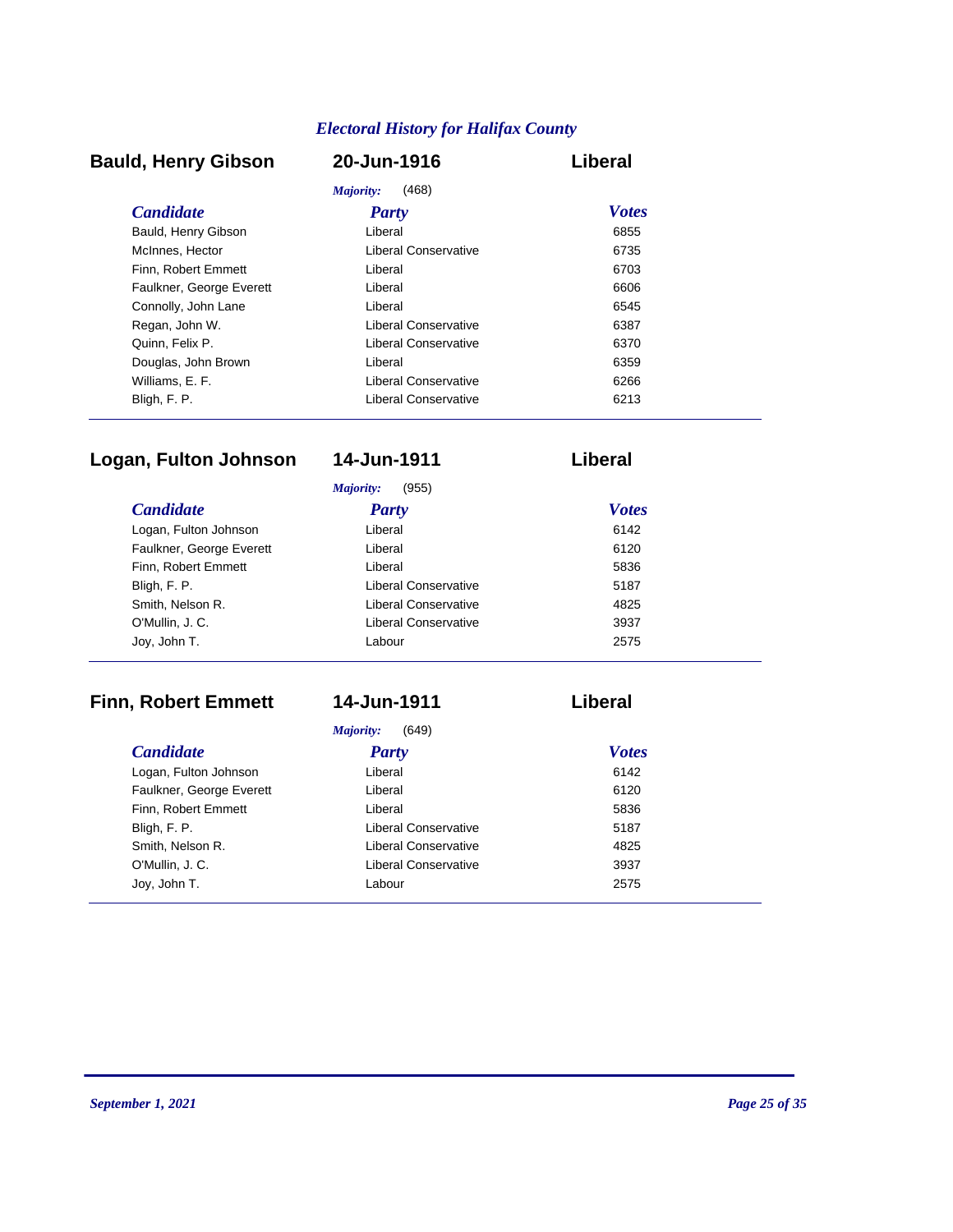| <b>Faulkner, George Everett</b> | 14-Jun-1911          | Liberal      |
|---------------------------------|----------------------|--------------|
|                                 | Majority:<br>(933)   |              |
| <b>Candidate</b>                | <b>Party</b>         | <b>Votes</b> |
| Logan, Fulton Johnson           | Liberal              | 6142         |
| Faulkner, George Everett        | Liberal              | 6120         |
| Finn. Robert Emmett             | Liberal              | 5836         |
| Bligh, F. P.                    | Liberal Conservative | 5187         |
| Smith, Nelson R.                | Liberal Conservative | 4825         |
| O'Mullin, J.C.                  | Liberal Conservative | 3937         |
| Joy, John T.                    | Labour               | 2575         |

| <b>McPherson, David</b>  | 20-Jun-1906                 | Liberal      |  |
|--------------------------|-----------------------------|--------------|--|
|                          | Majority:<br>(1127)         |              |  |
| <i>Candidate</i>         | Party                       | <b>Votes</b> |  |
| McPherson, David         | Liberal                     | 5550         |  |
| Faulkner, George Everett | Liberal                     | 5475         |  |
| Finn, Robert Emmett      | Liberal                     | 5372         |  |
| Campbell, G. M.          | Liberal Conservative        | 4423         |  |
| Sedgewick, W. M.         | Liberal Conservative        | 4093         |  |
| O'Connor, W. F.          | <b>Liberal Conservative</b> | 3943         |  |

| <b>Finn, Robert Emmett</b> | 20-Jun-1906          | Liberal      |  |
|----------------------------|----------------------|--------------|--|
|                            | (949)<br>Majority:   |              |  |
| <b>Candidate</b>           | <b>Party</b>         | <b>Votes</b> |  |
| McPherson, David           | Liberal              | 5550         |  |
| Faulkner, George Everett   | Liberal              | 5475         |  |
| Finn, Robert Emmett        | Liberal              | 5372         |  |
| Campbell, G. M.            | Liberal Conservative | 4423         |  |
| Sedgewick, W. M.           | Liberal Conservative | 4093         |  |
| O'Connor, W. F.            | Liberal Conservative | 3943         |  |

# **Faulkner, George Everett 20-Jun-1906 Liberal**

|                          | (1052)<br>Majority:  |              |
|--------------------------|----------------------|--------------|
| <b>Candidate</b>         | <b>Party</b>         | <b>Votes</b> |
| McPherson, David         | Liberal              | 5550         |
| Faulkner, George Everett | Liberal              | 5475         |
| Finn, Robert Emmett      | Liberal              | 5372         |
| Campbell, G. M.          | Liberal Conservative | 4423         |
| Sedgewick, W. M.         | Liberal Conservative | 4093         |
| O'Connor, W. F.          | Liberal Conservative | 3943         |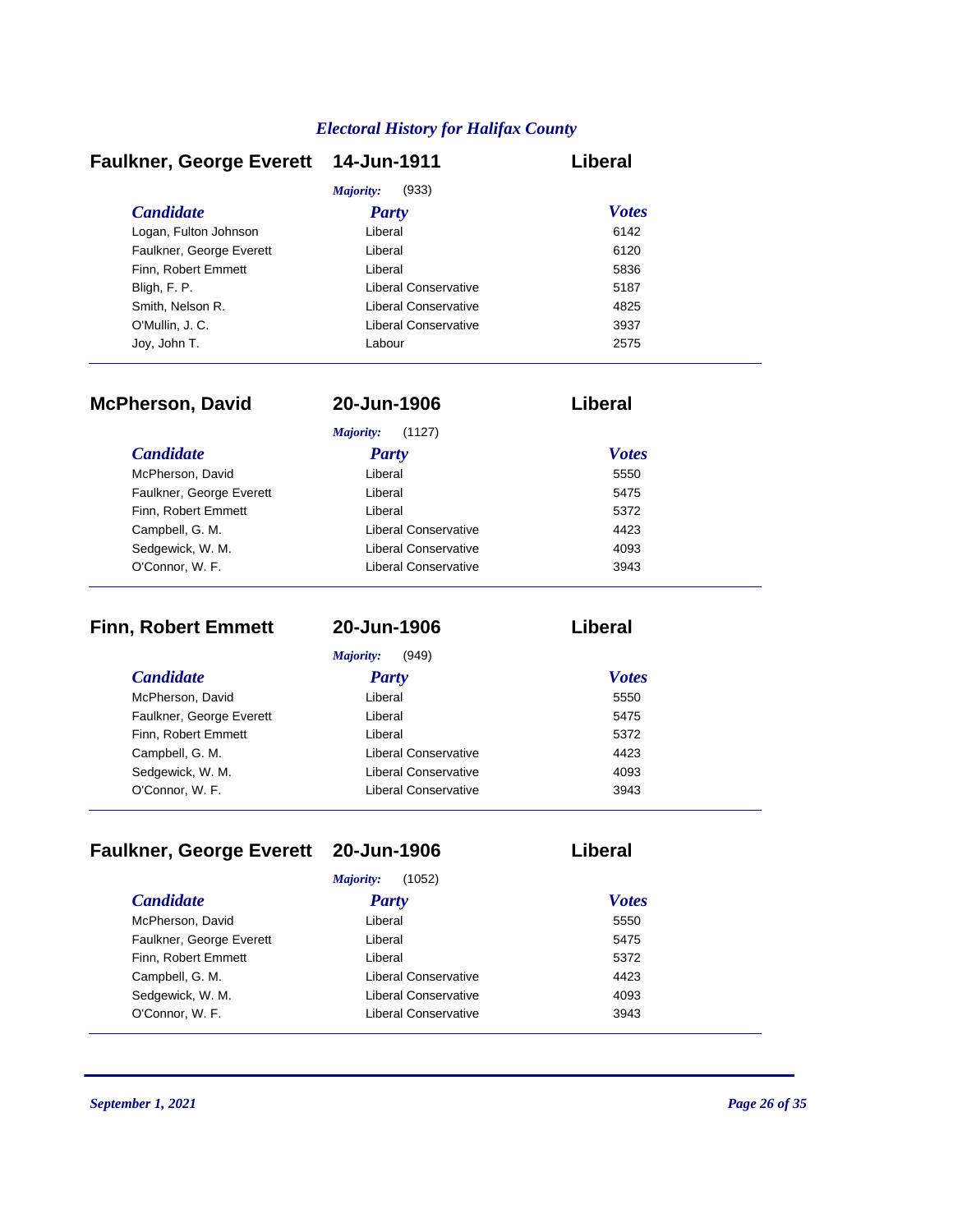| <b>Mitchell, George</b> | 02-Oct-1901          | Liberal      |
|-------------------------|----------------------|--------------|
|                         | (248)<br>Majority:   |              |
| <b>Candidate</b>        | <b>Party</b>         | <b>Votes</b> |
| McPherson, David        | Liberal              | 5049         |
| Mitchell, George        | Liberal              | 4955         |
| Keefe, Michael Edwin    | Liberal              | 4840         |
| Crosby, Adam B.         | Liberal Conservative | 4707         |
| Campbell, G. M.         | Liberal Conservative | 4487         |
| Stewart, J. J.          | Liberal Conservative | 4185         |

| <b>McPherson, David</b> | 02-Oct-1901          | Liberal      |
|-------------------------|----------------------|--------------|
|                         | Majority:<br>(342)   |              |
| <b>Candidate</b>        | Party                | <b>Votes</b> |
| McPherson, David        | Liberal              | 5049         |
| Mitchell, George        | Liberal              | 4955         |
| Keefe, Michael Edwin    | Liberal              | 4840         |
| Crosby, Adam B.         | Liberal Conservative | 4707         |
| Campbell, G. M.         | Liberal Conservative | 4487         |
| Stewart, J. J.          | Liberal Conservative | 4185         |

| Keefe, Michael Edwin | 02-Oct-1901          | Liberal      |
|----------------------|----------------------|--------------|
|                      | Majority:<br>(133)   |              |
| <i>Candidate</i>     | <b>Party</b>         | <b>Votes</b> |
| McPherson, David     | Liberal              | 5049         |
| Mitchell, George     | Liberal              | 4955         |
| Keefe, Michael Edwin | Liberal              | 4840         |
| Crosby, Adam B.      | Liberal Conservative | 4707         |
| Campbell, G. M.      | Liberal Conservative | 4487         |
| Stewart, J. J.       | Liberal Conservative | 4185         |

|  | Keefe, Michael Edwin |  |
|--|----------------------|--|
|--|----------------------|--|

# **Keefe, Michael Edwin 12-Dec-1900 (By-election) Liberal**

| (544)<br>Maiority:   |                      |              |  |
|----------------------|----------------------|--------------|--|
| <b>Candidate</b>     | Party                | <b>Votes</b> |  |
| Keefe. Michael Edwin | Liberal              | 4400         |  |
| Crosby, Adam B.      | Liberal Conservative | 3856         |  |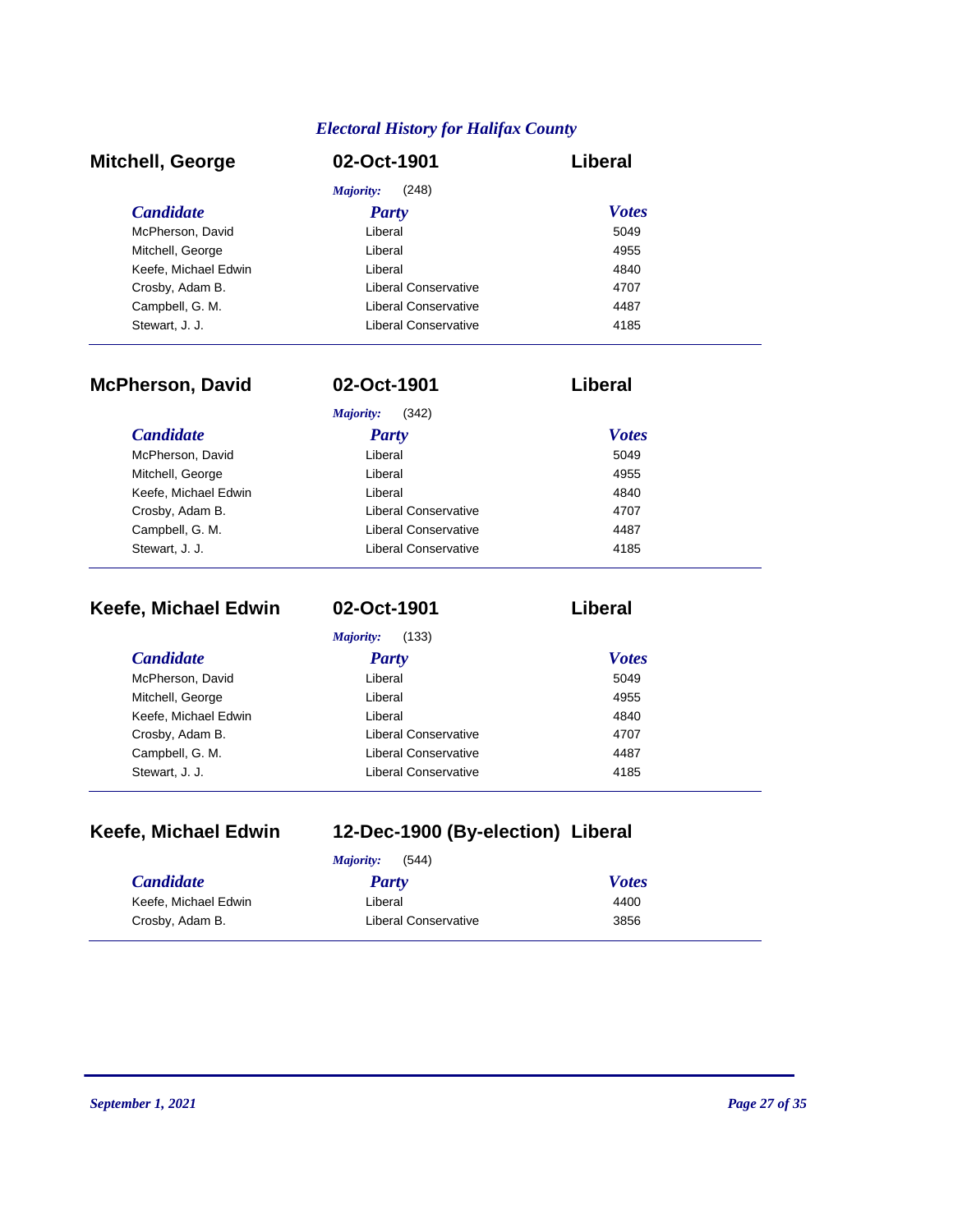| Wallace, William Bernard 20-Apr-1897 |                      | Liberal      |
|--------------------------------------|----------------------|--------------|
|                                      | (347)<br>Majority:   |              |
| <b>Candidate</b>                     | Party                | <b>Votes</b> |
| Mitchell, George                     | Liberal              | 5312         |
| McPherson, David                     | Liberal              | 5307         |
| Wallace, William Bernard             | Liberal              | 5101         |
| Foster, Miner T.                     | Liberal Conservative | 4754         |
| Stairs, John Fitzwilliam             | Liberal Conservative | 4563         |
| Walsh, T. W.                         | Liberal Conservative | 4350         |

Wallace resigned to contest the federal general election of November 7, 1900. He was replaced by Michael Keefe.

| <b>Mitchell, George</b>  | 20-Apr-1897          | Liberal      |
|--------------------------|----------------------|--------------|
|                          | (558)<br>Majority:   |              |
| <b>Candidate</b>         | <b>Party</b>         | <b>Votes</b> |
| Mitchell, George         | Liberal              | 5312         |
| McPherson, David         | Liberal              | 5307         |
| Wallace, William Bernard | Liberal              | 5101         |
| Foster, Miner T.         | Liberal Conservative | 4754         |
| Stairs, John Fitzwilliam | Liberal Conservative | 4563         |
| Walsh, T. W.             | Liberal Conservative | 4350         |

Wallace resigned to contest the federal general election of November 7, 1900. He was replaced by Michael Keefe.

| <b>McPherson, David</b>  | 20-Apr-1897          | Liberal      |
|--------------------------|----------------------|--------------|
|                          | (553)<br>Majority:   |              |
| <i>Candidate</i>         | Party                | <b>Votes</b> |
| Mitchell, George         | Liberal              | 5312         |
| McPherson, David         | Liberal              | 5307         |
| Wallace, William Bernard | Liberal              | 5101         |
| Foster, Miner T.         | Liberal Conservative | 4754         |
| Stairs, John Fitzwilliam | Liberal Conservative | 4563         |
| Walsh, T. W.             | Liberal Conservative | 4350         |

Wallace resigned to contest the federal general election of November 7, 1900. He was replaced by Michael Keefe.

# **Wallace, William Bernard 15-Aug-1896 (By-election) Liberal**

| (Acclamation)<br><i>Majority:</i> |         |              |  |
|-----------------------------------|---------|--------------|--|
| <b>Candidate</b>                  | Party   | <b>Votes</b> |  |
| Wallace, William Bernard          | Liberal |              |  |
| Wallace won by acclamation.       |         |              |  |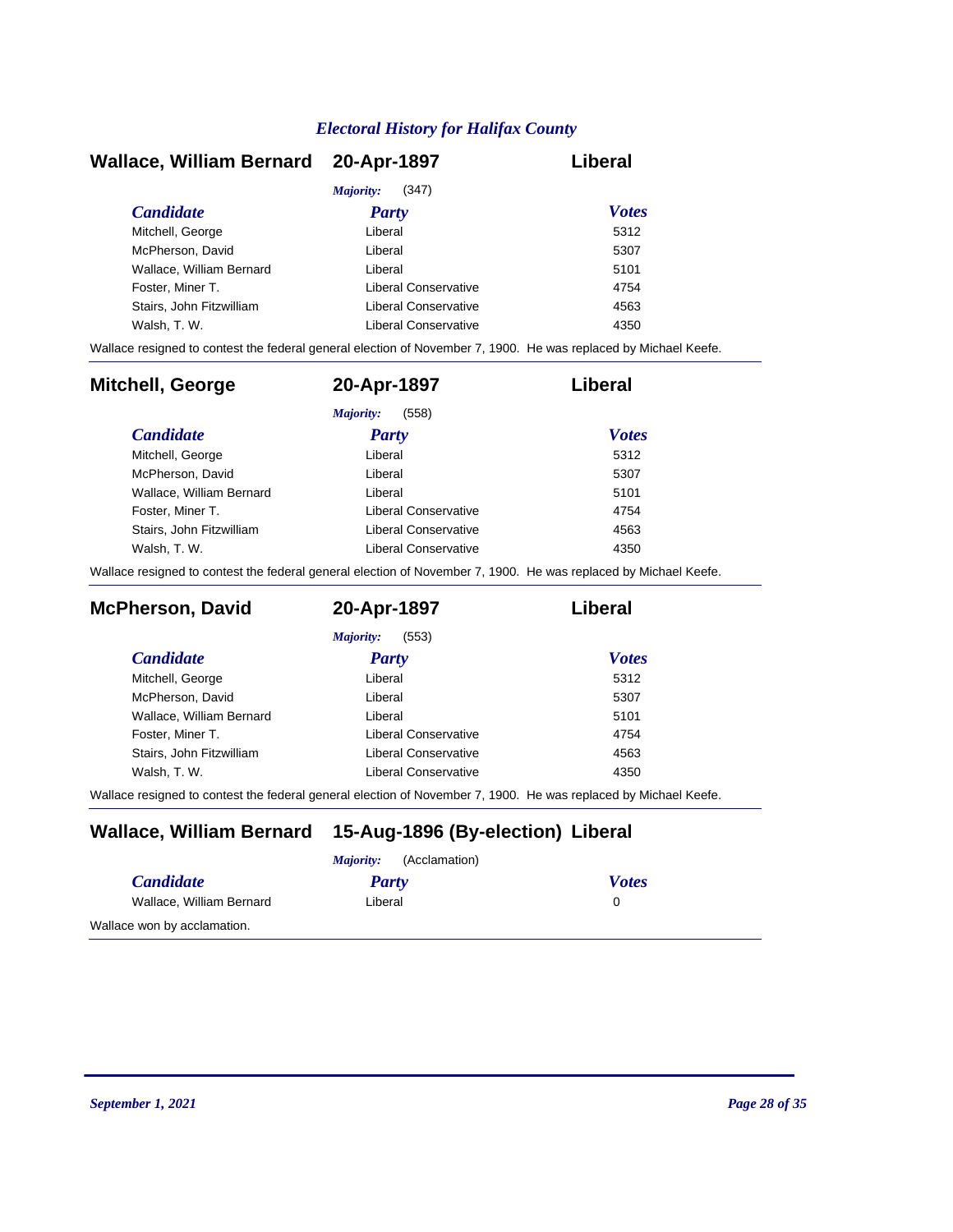| Roche, William            | 15-Mar-1894          | Liberal      |
|---------------------------|----------------------|--------------|
|                           | (245)<br>Majority:   |              |
| <i>Candidate</i>          | <b>Party</b>         | <b>Votes</b> |
| Fielding, William Stevens | Liberal              | 4795         |
| Roche, William            | Liberal              | 4651         |
| Black, William Anderson   | Liberal Conservative | 4570         |
| Morrow, James             | Liberal Conservative | 4406         |
| Power, Michael Joseph     | Liberal              | 4373         |
| Walsh, T. W.              | Liberal Conservative | 4019         |

Fielding resigned to contest the federal by-election of August 5, 1896. He was replaced by William Wallace.

| Fielding, William Stevens 15-Mar-1894 |                      | Liberal      |
|---------------------------------------|----------------------|--------------|
|                                       | (389)<br>Majority:   |              |
| <i>Candidate</i>                      | <b>Party</b>         | <b>Votes</b> |
| Fielding, William Stevens             | Liberal              | 4795         |
| Roche, William                        | Liberal              | 4651         |
| Black, William Anderson               | Liberal Conservative | 4570         |
| Morrow, James                         | Liberal Conservative | 4406         |
| Power, Michael Joseph                 | Liberal              | 4373         |
| Walsh, T. W.                          | Liberal Conservative | 4019         |
|                                       |                      |              |

Fielding resigned to contest the federal by-election of August 5, 1896. He was replaced by William Wallace.

# **Black, William Anderson 15-Mar-1894 Liberal Conservative**

| Liberal              | 4795 |                              |
|----------------------|------|------------------------------|
| Liberal              | 4651 |                              |
| Liberal Conservative | 4570 |                              |
| Liberal Conservative | 4406 |                              |
| Liberal              | 4373 |                              |
| Liberal Conservative | 4019 |                              |
|                      |      | <b>Votes</b><br><b>Party</b> |

Fielding resigned to contest the federal by-election of August 5, 1896. He was replaced by William Wallace.

| Roche, William            | 21-May-1890          | Liberal      |
|---------------------------|----------------------|--------------|
|                           | (609)<br>Majority:   |              |
| <i>Candidate</i>          | <b>Party</b>         | <b>Votes</b> |
| Fielding, William Stevens | Liberal              | 5036         |
| Roche, William            | Liberal              | 4828         |
| Power, Michael Joseph     | Liberal              | 4752         |
| Henry, H. McD             | Liberal Conservative | 4219         |
| O'Mullin, P               | Liberal Conservative | 3946         |
| Stewart, J. J.            | Liberal Conservative | 3928         |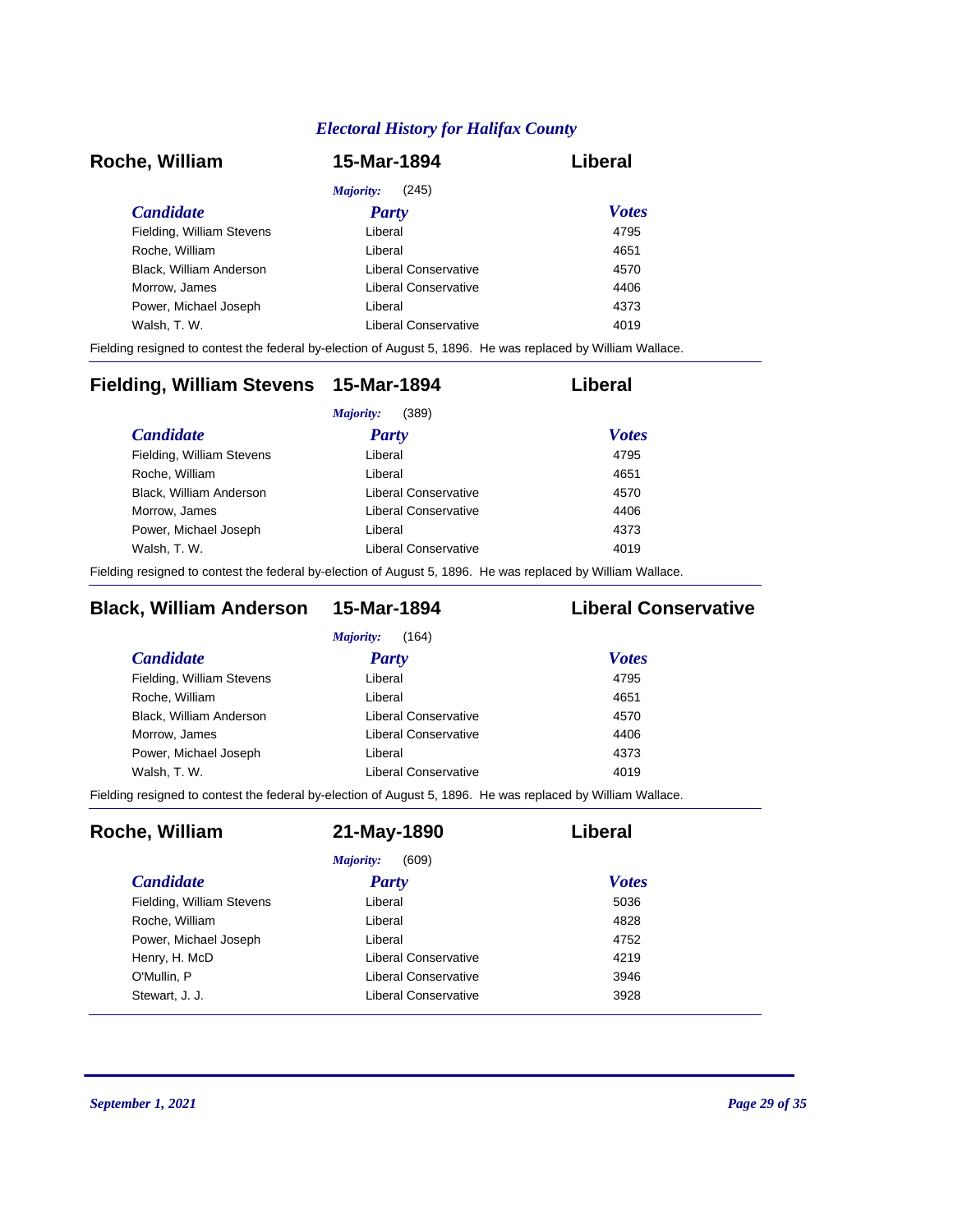| Power, Michael Joseph     | 21-May-1890                 | Liberal      |
|---------------------------|-----------------------------|--------------|
|                           | Majority:<br>(533)          |              |
| <b>Candidate</b>          | <b>Party</b>                | <b>Votes</b> |
| Fielding, William Stevens | Liberal                     | 5036         |
| Roche, William            | Liberal                     | 4828         |
| Power, Michael Joseph     | Liberal                     | 4752         |
| Henry, H. McD             | Liberal Conservative        | 4219         |
| O'Mullin, P               | <b>Liberal Conservative</b> | 3946         |
| Stewart, J. J.            | Liberal Conservative        | 3928         |

# **Fielding, William Stevens 21-May-1890 Liberal**

| (817)<br>Majority:        |                      |              |
|---------------------------|----------------------|--------------|
| <b>Candidate</b>          | <b>Party</b>         | <b>Votes</b> |
| Fielding, William Stevens | Liberal              | 5036         |
| Roche, William            | Liberal              | 4828         |
| Power, Michael Joseph     | Liberal              | 4752         |
| Henry, H. McD             | Liberal Conservative | 4219         |
| O'Mullin, P               | Liberal Conservative | 3946         |
| Stewart, J. J.            | Liberal Conservative | 3928         |

| Roche, William            | 15-Jun-1886          | Liberal      |  |
|---------------------------|----------------------|--------------|--|
|                           | Majority:<br>(950)   |              |  |
| <i>Candidate</i>          | <b>Party</b>         | <b>Votes</b> |  |
| Fielding, William Stevens | Liberal              | 4042         |  |
| Roche, William            | Liberal              | 3931         |  |
| Power, Michael Joseph     | Liberal              | 3822         |  |
| Harrington, William D.    | Liberal Conservative | 2981         |  |
| Lyons, J. N.              | Liberal Conservative | 2866         |  |
| Payzant, John Y           | Liberal Conservative | 2816         |  |

| Power, Michael Joseph     | 15-Jun-1886          | Liberal      |
|---------------------------|----------------------|--------------|
|                           | Majority:<br>(841)   |              |
| <b>Candidate</b>          | Party                | <b>Votes</b> |
| Fielding, William Stevens | Liberal              | 4042         |
| Roche, William            | Liberal              | 3931         |
| Power, Michael Joseph     | Liberal              | 3822         |
| Harrington, William D.    | Liberal Conservative | 2981         |
| Lyons, J. N.              | Liberal Conservative | 2866         |
| Payzant, John Y           | Liberal Conservative | 2816         |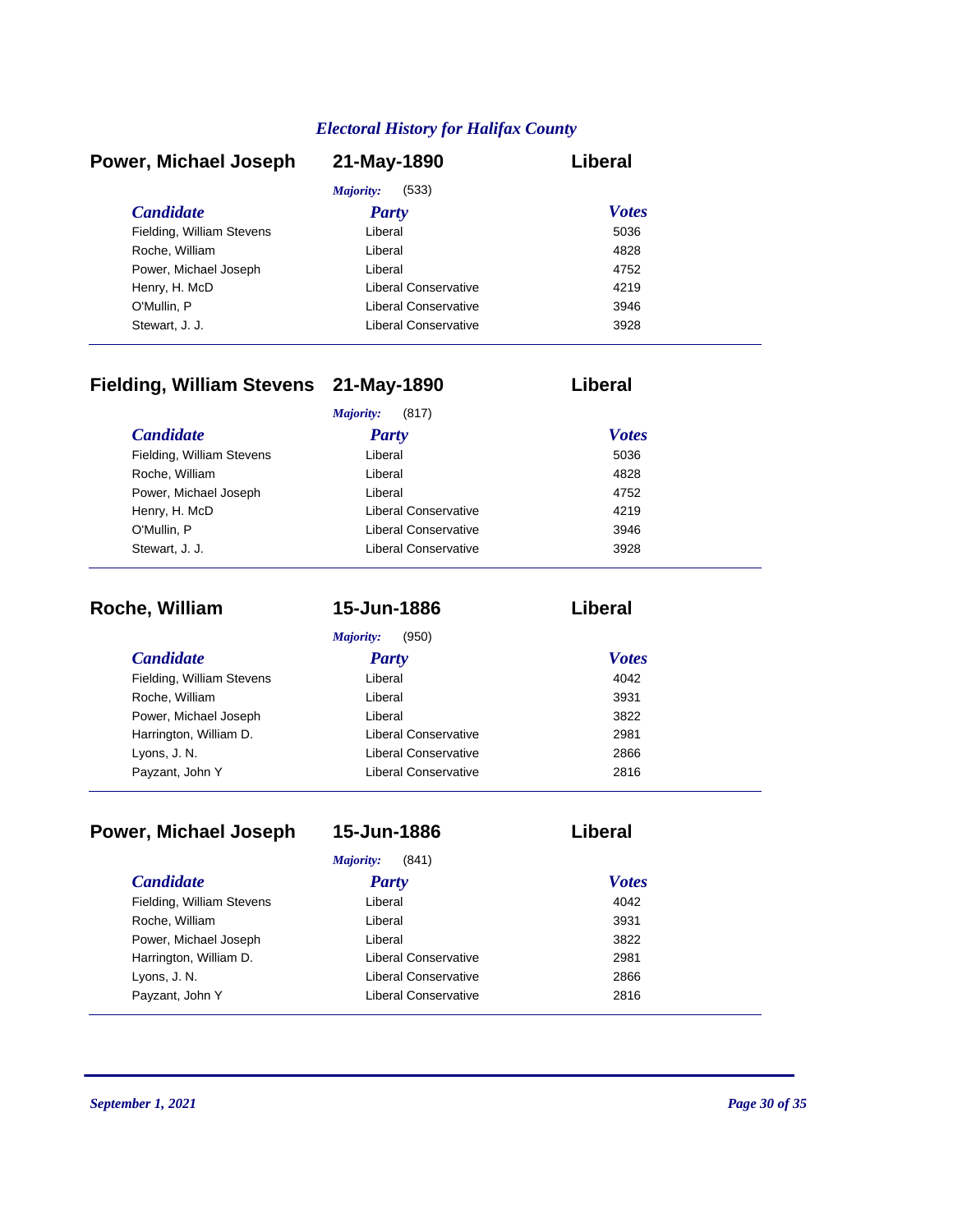| Fielding, William Stevens 15-Jun-1886 |                      | Liberal      |
|---------------------------------------|----------------------|--------------|
|                                       | (1061)<br>Majority:  |              |
| <b>Candidate</b>                      | <b>Party</b>         | <b>Votes</b> |
| Fielding, William Stevens             | Liberal              | 4042         |
| Roche, William                        | Liberal              | 3931         |
| Power, Michael Joseph                 | Liberal              | 3822         |
| Harrington, William D.                | Liberal Conservative | 2981         |
| Lyons, J. N.                          | Liberal Conservative | 2866         |
| Payzant, John Y                       | Liberal Conservative | 2816         |

# **Fielding, William Stevens 20-Aug-1884 (By-election) Liberal**

|                           | (39)<br>Majority:    |              |
|---------------------------|----------------------|--------------|
| <i>Candidate</i>          | Party                | <b>Votes</b> |
| Fielding, William Stevens | Liberal              | 2355         |
| Payzant, John Y           | Liberal Conservative | 2316         |

## **Power, Michael Joseph 20-Jun-1882 Liberal**

*Majority:* (37)

| <i>Candidate</i>          | <b>Party</b>                | <b>Votes</b> |
|---------------------------|-----------------------------|--------------|
| Harrington, William D.    | <b>Liberal Conservative</b> | 2737         |
| Power, Michael Joseph     | Liberal                     | 2591         |
| Fielding, William Stevens | Liberal                     | 2554         |
| Foster, J. G.             | Liberal                     | 2543         |
| Pugh, John                | Liberal Conservative        | 2508         |
| Parsons, J. F. L.         | <b>Liberal Conservative</b> | 2475         |

Fielding seat declared vacant. He was appointed Provincial Secretary. He was re-elected August 20, 1884.

# **Harrington, William D. 20-Jun-1882 Liberal Conservative**

| (146)<br>Majority:                                                                                       |                      |              |  |
|----------------------------------------------------------------------------------------------------------|----------------------|--------------|--|
| <i>Candidate</i>                                                                                         | Party                | <b>Votes</b> |  |
| Harrington, William D.                                                                                   | Liberal Conservative | 2737         |  |
| Power, Michael Joseph                                                                                    | Liberal              | 2591         |  |
| Fielding, William Stevens                                                                                | Liberal              | 2554         |  |
| Foster, J. G.                                                                                            | Liberal              | 2543         |  |
| Pugh, John                                                                                               | Liberal Conservative | 2508         |  |
| Parsons, J. F. L.                                                                                        | Liberal Conservative | 2475         |  |
| Fielding seat declared vacant. He was appointed Provincial Secretary. He was re-elected August 20, 1884. |                      |              |  |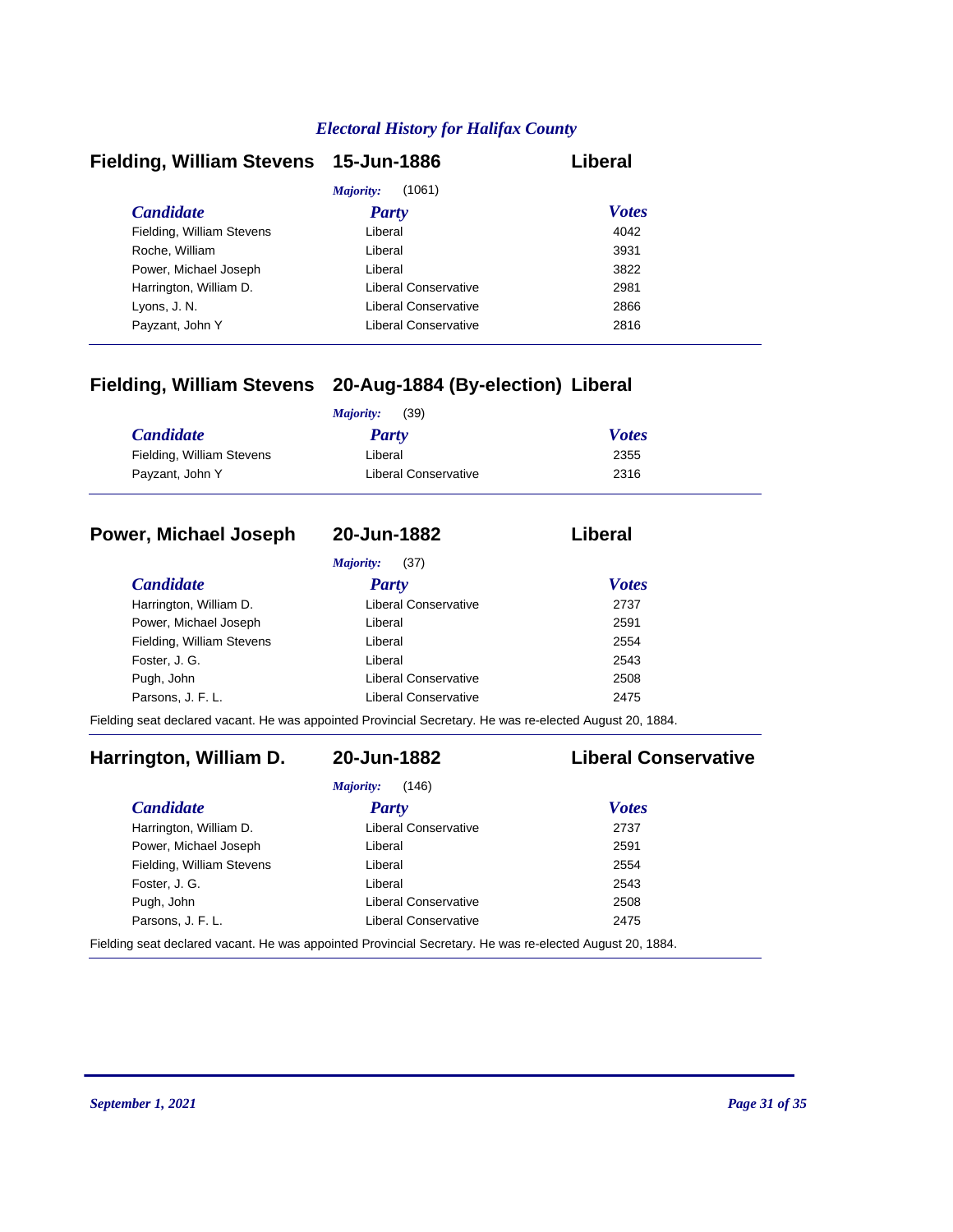## **Fielding, William Stevens 20-Jun-1882 Liberal**

| <i>Majority:</i> (11)     |                      |              |  |
|---------------------------|----------------------|--------------|--|
| <b>Candidate</b>          | <b>Party</b>         | <b>Votes</b> |  |
| Harrington, William D.    | Liberal Conservative | 2737         |  |
| Power, Michael Joseph     | Liberal              | 2591         |  |
| Fielding, William Stevens | Liberal              | 2554         |  |
| Foster, J. G.             | Liberal              | 2543         |  |
| Pugh, John                | Liberal Conservative | 2508         |  |
| Parsons, J. F. L.         | Liberal Conservative | 2475         |  |
|                           |                      |              |  |

Fielding seat declared vacant. He was appointed Provincial Secretary. He was re-elected August 20, 1884.

# **Stairs, John Fitzwilliam 25-Nov-1879 (By-election) Liberal Conservative**

| (416)<br>Majority:       |                      |              |
|--------------------------|----------------------|--------------|
| <b>Candidate</b>         | <b>Party</b>         | <b>Votes</b> |
| Stairs, John Fitzwilliam | Liberal Conservative | 2414         |
| Archibald, Donald G.     | Liberal              | 1998         |

# **Pugh, John 17-Sep-1878 Liberal Conservative**

|                         | (269)<br><i>Majority:</i> |              |
|-------------------------|---------------------------|--------------|
| <i>Candidate</i>        | <b>Party</b>              | <b>Votes</b> |
| Macdonald, Charles John | Liberal Conservative      | 3375         |
| Harrington, William D.  | Liberal Conservative      | 3353         |
| Pugh, John              | Liberal Conservative      | 3135         |
| Hill, Philip Carteret   | Liberal                   | 2866         |
| Power, Michael Joseph   | Liberal                   | 2739         |
| Archibald, Donald G.    | Liberal                   | 2722         |

Macdonald resigned May 14, 1879. He was appointed post office inspector. He was replaced by John F. Stairs.

# **Macdonald, Charles John 17-Sep-1878 Liberal Conservative**

|                         | (509)<br>Majority:                                                                                                    |              |  |
|-------------------------|-----------------------------------------------------------------------------------------------------------------------|--------------|--|
| <b>Candidate</b>        | <b>Party</b>                                                                                                          | <b>Votes</b> |  |
| Macdonald, Charles John | Liberal Conservative                                                                                                  | 3375         |  |
| Harrington, William D.  | Liberal Conservative                                                                                                  | 3353         |  |
| Pugh, John              | Liberal Conservative                                                                                                  | 3135         |  |
| Hill, Philip Carteret   | Liberal                                                                                                               | 2866         |  |
| Power, Michael Joseph   | Liberal                                                                                                               | 2739         |  |
| Archibald, Donald G.    | Liberal                                                                                                               | 2722         |  |
|                         | المعادلة التي التاريخ الموجود والموجود والتي ومقدم ومنطقة المواطنة المواطنية ومن من ما التي 10.4 أو المواطنة المواطنة |              |  |

Macdonald resigned May 14, 1879. He was appointed post office inspector. He was replaced by John F. Stairs.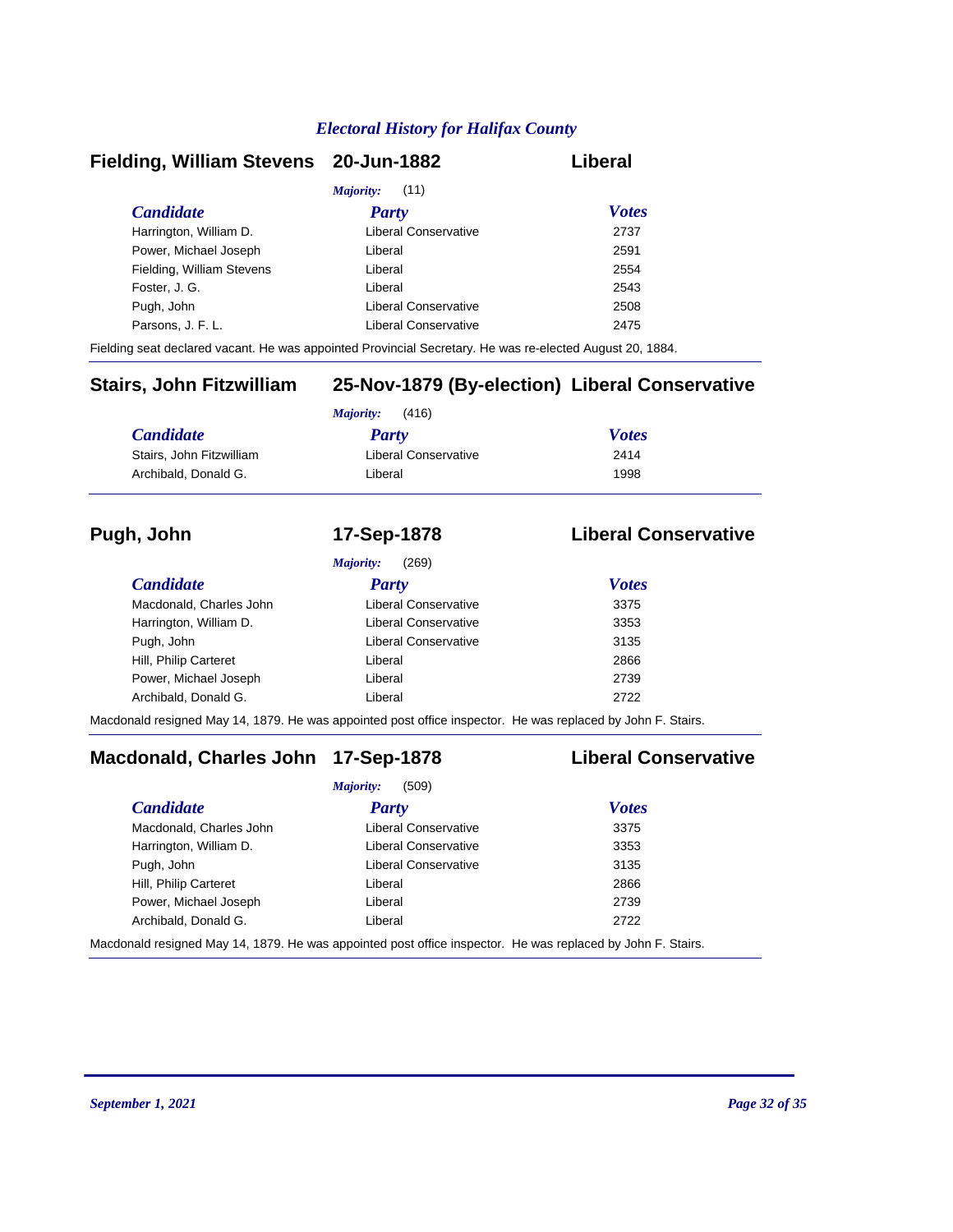# *Candidate Party Votes* **Harrington, William D. 17-Sep-1878 Liberal Conservative** *Majority:* (487) Macdonald, Charles John Liberal Conservative 3375 Harrington, William D. Ciberal Conservative 3353 Pugh, John **Disk and American Conservative** 3135 Hill, Philip Carteret **Liberal** Liberal 2866 Power, Michael Joseph Liberal Liberal 2739 Archibald, Donald G. Liberal 2722 Macdonald resigned May 14, 1879. He was appointed post office inspector. He was replaced by John F. Stairs. *Candidate Party Votes* **Hill, Philip Carteret 17-Dec-1874 Liberal** *Majority:* (1044) Hill, Philip Carteret Liberal Archibald, Donald G. Liberal 2853 Farrell, Edward 2709 Sedgewick, Robert **Liberal Conservative** 1837 Almon, W. J. Conservative Conservative 1818 Griffin, M. J. **Canadian Conservative** 1630

| <b>Farrell, Edward</b> | 17-Dec-1874          | Liberal      |  |
|------------------------|----------------------|--------------|--|
|                        | (891)<br>Majority:   |              |  |
| <b>Candidate</b>       | <b>Party</b>         | <b>Votes</b> |  |
| Hill, Philip Carteret  | Liberal              | 2862         |  |
| Archibald, Donald G.   | Liberal              | 2853         |  |
| Farrell, Edward        | Liberal              | 2709         |  |
| Sedgewick, Robert      | Liberal Conservative | 1837         |  |
| Almon, W. J.           | Liberal Conservative | 1818         |  |
| Griffin, M. J.         | Liberal Conservative | 1630         |  |

| Archibald, Donald G.  | 17-Dec-1874          | Liberal      |  |
|-----------------------|----------------------|--------------|--|
|                       | (1035)<br>Majority:  |              |  |
| <b>Candidate</b>      | <b>Party</b>         | <b>Votes</b> |  |
| Hill, Philip Carteret | Liberal              | 2862         |  |
| Archibald, Donald G.  | Liberal              | 2853         |  |
| Farrell, Edward       | Liberal              | 2709         |  |
| Sedgewick, Robert     | Liberal Conservative | 1837         |  |
| Almon, W. J.          | Liberal Conservative | 1818         |  |
| Griffin, M. J.        | Liberal Conservative | 1630         |  |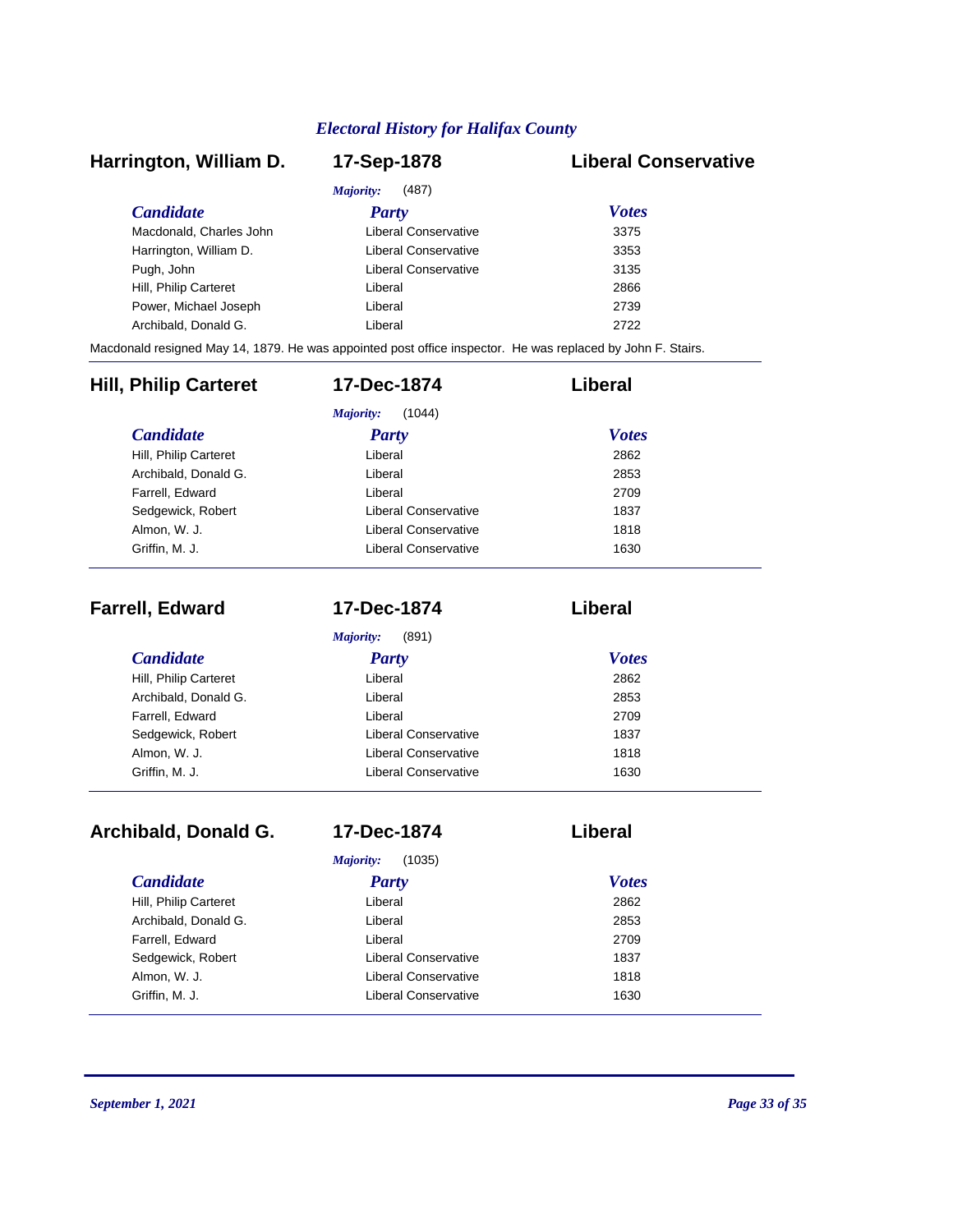| Taylor, John     | 11-Feb-1873 (By-election) Liberal |              |
|------------------|-----------------------------------|--------------|
|                  | (1420)<br><i>Majority:</i>        |              |
| <i>Candidate</i> | Party                             | <b>Votes</b> |
| Taylor, John     | Liberal                           | 2142         |
| Motton, Robert   | Independent                       | 722          |

Newspapers of the era indicate that Capt. Taylor ran for the "People's Party" and that Robert Motton ran for the "Young Nova Scotia Party". Both candidates were members of the same government party but Capt. Taylor received the nod from the governing liberals.

| Garvie, William                | 16-May-1871                 | Liberal      |
|--------------------------------|-----------------------------|--------------|
|                                | Majority:<br>(255)          |              |
| <b>Candidate</b>               | <b>Party</b>                | <b>Votes</b> |
| Garvie, William                | Liberal                     | 2752         |
| Flinn, John                    | Liberal                     | 2704         |
| Archibald, Donald G.           | Liberal                     | 2693         |
| Hill, Philip Carteret          | <b>Liberal Conservative</b> | 2497         |
| Daly, M. B                     | <b>Liberal Conservative</b> | 2492         |
| Geddes, J.                     | <b>Liberal Conservative</b> | 2448         |
| Garvie died December 15, 1872. |                             |              |
| Flinn, John                    | 16-May-1871                 | Liberal      |
|                                | Majority:<br>(207)          |              |
| <b>Candidate</b>               | <b>Party</b>                | <b>Votes</b> |
| Garvie, William                | Liberal                     | 2752         |
| Flinn, John                    | Liberal                     | 2704         |
| Archibald, Donald G.           | Liberal                     | 2693         |
| Hill, Philip Carteret          | <b>Liberal Conservative</b> | 2497         |
| Daly, M. B                     | <b>Liberal Conservative</b> | 2492         |
| Geddes, J.                     | <b>Liberal Conservative</b> | 2448         |
| Garvie died December 15, 1872. |                             |              |
| Archibald, Donald G.           | 16-May-1871                 | Liberal      |
|                                | Majority:<br>(196)          |              |
| <b>Candidate</b>               | <b>Party</b>                | <b>Votes</b> |
| Garvie, William                | Liberal                     | 2752         |
| Flinn, John                    | Liberal                     | 2704         |
| Archibald, Donald G.           | Liberal                     | 2693         |
| Hill, Philip Carteret          | <b>Liberal Conservative</b> | 2497         |
| Daly, M. B                     | <b>Liberal Conservative</b> | 2492         |
| Geddes, J.                     | <b>Liberal Conservative</b> | 2448         |
| Garvie died December 15, 1872. |                             |              |